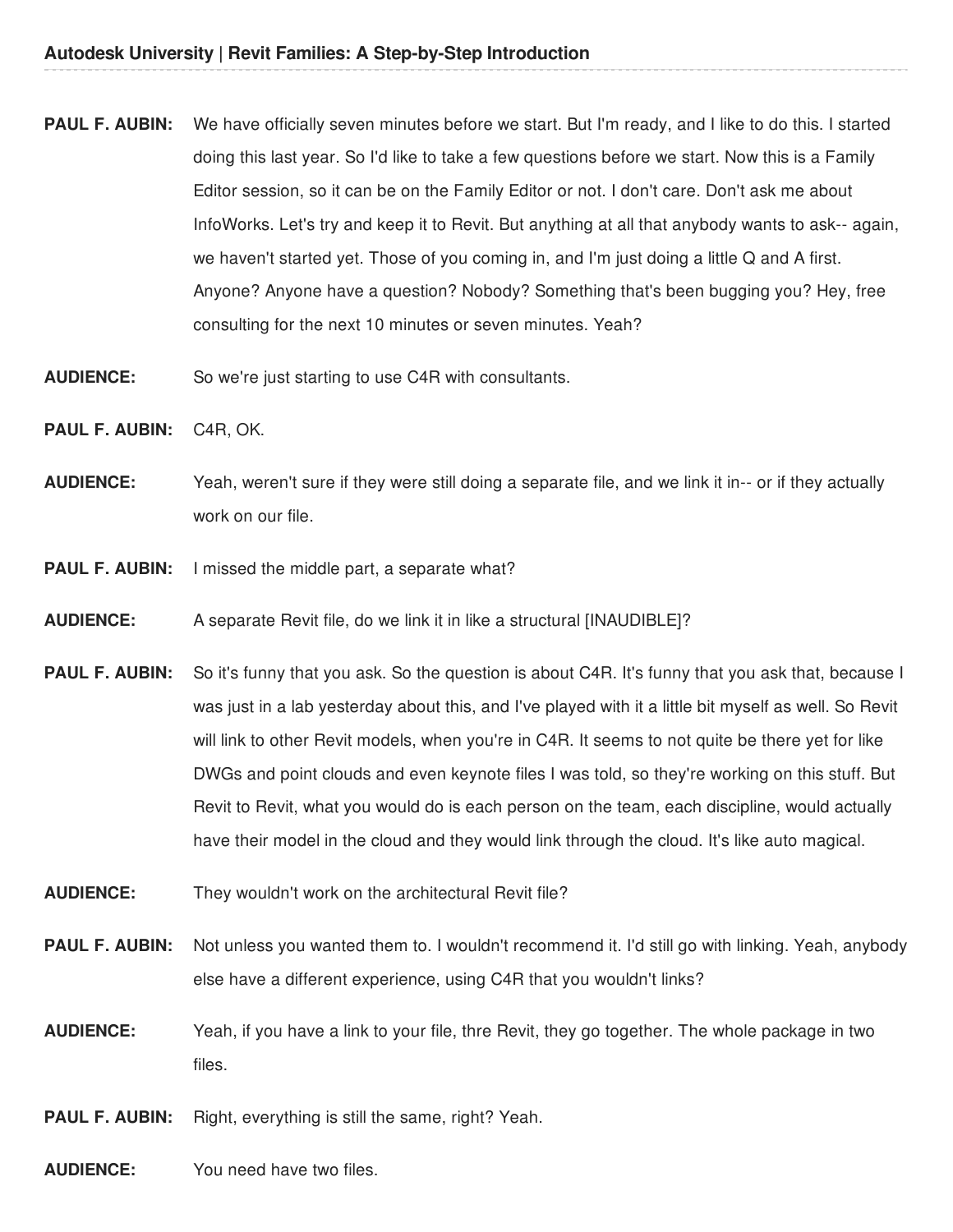**PAUL F. AUBIN:** Right, but her question is should she invite the other people to join in her architectural model. I wouldn't change that. Would anybody change that? No, I'd still want the other discipline in a link, right? Yeah, right. Yeah, you're welcome. OK, those of you coming in, we haven't started yet. I'm just doing a little Q and A first. So anyone? Revit question, anything? Could be on today's content, could be something else. Anything? Don't be shy. She wasn't. She broke the ice. No? I could show you a video. How much time do I have. I don't want to start late now. OK, I have five minutes. I can show you this amazing video of what I did in Volterra, Italy in October, if you want to see that. Yeah? OK, I heard a hell yeah, so all right. We'll do that then.

> It's like four and a half minutes, so we have just enough time to see that. I have to plug this in. Well, it's just background music, but it's nicer with music.

**AUDIENCE:** I have a quick question for you.

- **PAUL F. AUBIN:** Oh, now you have a quick question.
- **AUDIENCE:** [INAUDIBLE].
- **PAUL F. AUBIN:** Yeah?

**AUDIENCE:** I'm new to Revit, and I realize that building the families is one of the most important things.

- **PAUL F. AUBIN:** Right.
- **AUDIENCE:** And get all the parameters you want in there and get them set properly. I saw a video once. A guy mentioned a piece of software used to populate your parameters into your families. Do you have a piece of software that you can use to do that?
- **PAUL F. AUBIN:** I'm kind of old school, but we'll be talking about that throughout the session. But no, I don't. Well, sort of. Hold that thought. Let's do the video, since we had a hell yeah. So this is how I spent October. It's somewhat relevant, because I did some of the Revit work in this, but we had a really cool team of folks-- happened organically. We had engineers, we had civil guys, we had guys that have flown drones before, laser scanners. And we were out in Volterra, Italy for two weeks scanning it three scales, the scale of the city, scale the building, and doing photogrammetry of objects in the museum. It was way cool.

Roman theater-- we have 110 scans of the Roman theater and the point clouds. There I am. Best seats in the house-- we got all access. We're down there in the theater. Tourists don't get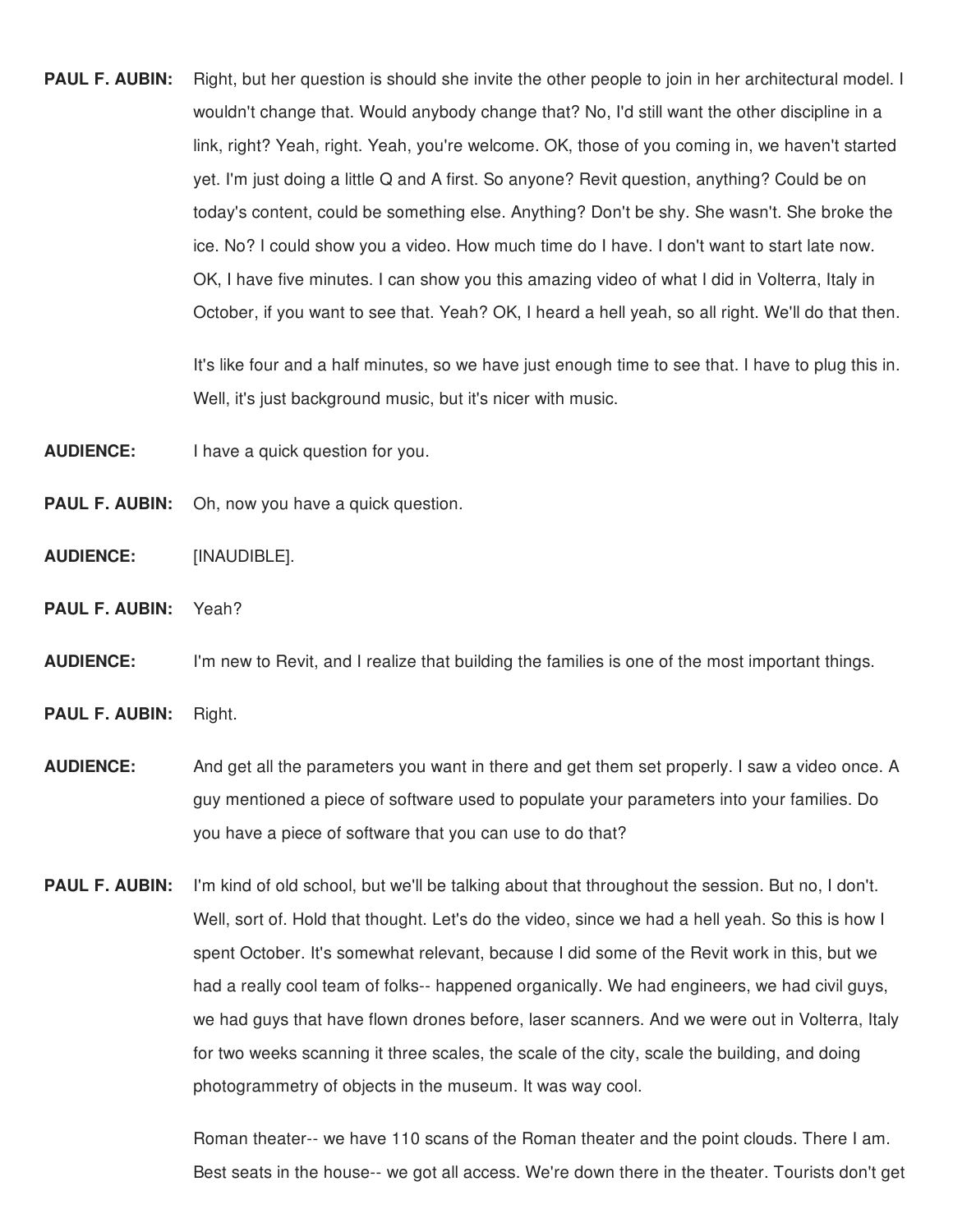to go down there. It was really cool. And the point cloud is coming up in a second. It's mammoth. It's a big point cloud. We're going to mesh it eventually, but we're still processing data. I don't know why the sound is not playing. Maybe I'm muted. I am muted. Yeah, there you go. There's the point cloud.

So my motivation to go is to get some firsthand experience with point clouds and Revit. And it's Italy, duh. But each person on the team had different reasons for being there, and I definitely got everything I wanted to and more out of the experience.

I could guess, but I would probably guess wrong. So I'll make a note. Remind me later, and I'll get you that information. We didn't go the highest, we backed it off a little bit. But I don't remember the exact number we used.

About eight minutes, seven and a half, eight minutes. So does that tell you? The scan was about seven and a half minutes, eight minutes per scan. Yeah? Yeah, we had two [INAUDIBLE]. So this guy put his GoPro underneath the drone while it was taking off. That was kind of fun.

So, yeah, we had some-- Italy introduced the new regs, like the FAA, two months before we got there. So we weren't able to fly in the city. We had to hire Italian pilots to do the flying. But we were able to fly out there. And if you want to go to Tuscon, you could stay there. They call it Agro Turismo, and it's a vineyard. And it's like a little mini hotel, their version of a bed and breakfast, only way nicer. So, really cool. So yeah, the owners of that vineyard let us scan there. I love the shot that's coming up because it's the drone, the moon, and the monastery off in the background.

So one of the guys on our team is a commercial airline pilot in Canada. And he has a side business where he flies drones. So he had nothing to do with our industry, he just came along. And that was really cool, getting that totally different perspective. But he knew all about aerial charts and all that other stuff. So that was a really cool experience to have. I'm not going over am I? Oh, crap, it's 8 o'clock. OK, I'm supposed to start now, but I think it's almost done.

Steven Shell, now we can start. Steve Shell everyone.

# [LAUGHTER]

How much time does this have? All right, it's about 40 seconds more, sorry. I'm starting 40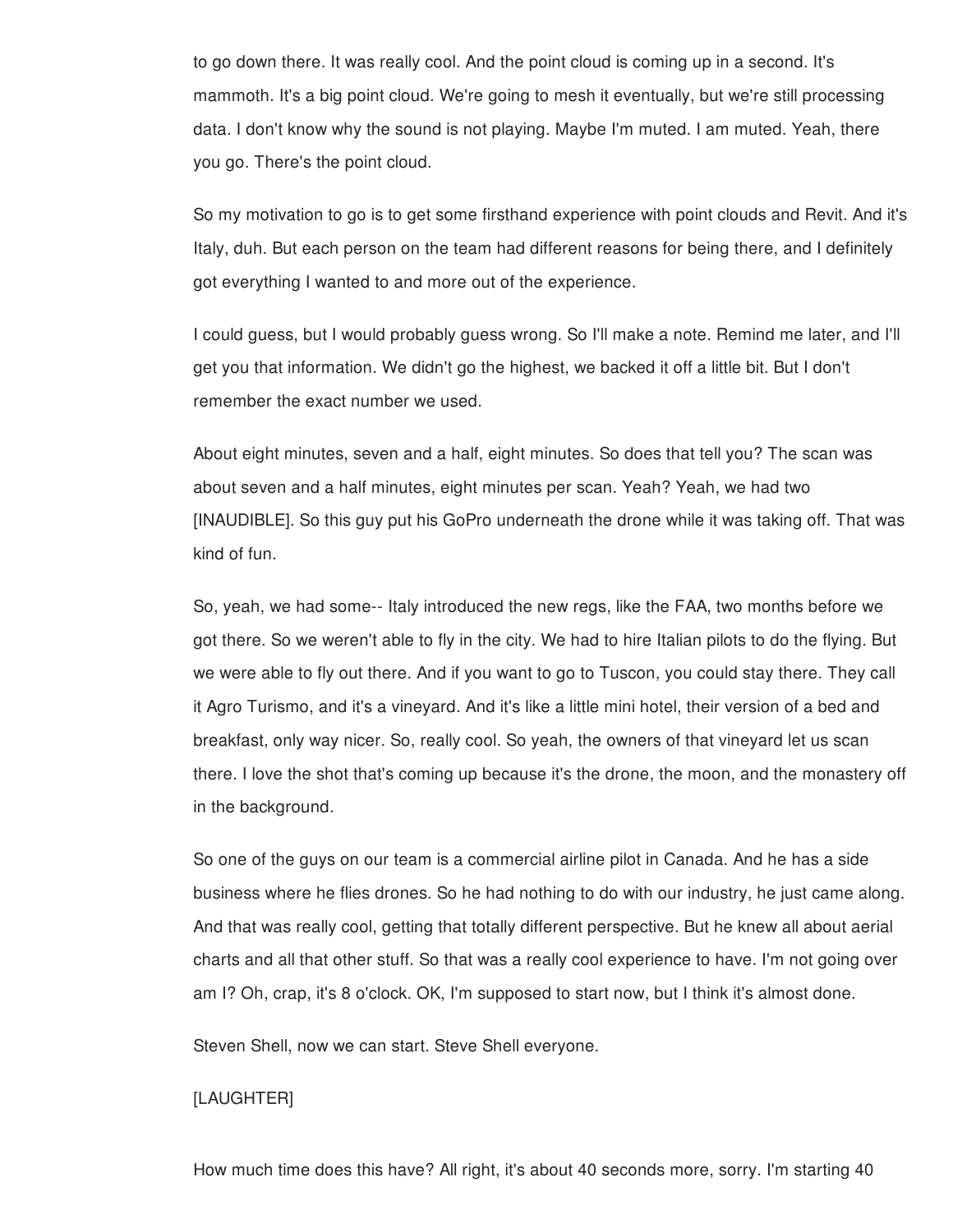seconds late, because I don't want to just cut it off. This kid-- we had an open house at the end-- just sat down and started flying around the model. Nobody showed him what to do. He just grabbed the mouse and off he went. Kids, man, they're like sponges. And, of course, lots of food. That was a big part of the experience. It's Tuscon, you have to eat. And amazing sunsets, and, just, everything amazing. So, very cool.

Do I have any of the CEC folks in the room? No? OK. All right, so, anyway, let's close that, and I guess we will make this official. Start this guy.

So welcome, everyone. This is *Revit Families Step-by-Step Introduction.* My name is Paul Aubin, and thank you for coming today. Let's see if that works. That works, great. So I am an author and consultant. I've written a bunch of books. I do video training for LinkedIn Learning, formally Linda dotcom. And, of course, I do lots of live hands-on training and consulting for, mostly, architectural clients around Chicago and around the world.

So just a few admin items before we start. One that doesn't have a slide, so I'm going to start off by asking how many of you took this class before? One person, two, three, four, yeah. Now it was a lab before, right? Yeah, they threw me a curve ball this year. I've been doing this for about five years now, this particular session. And this year they made it a lecture, which I guess is it's interesting in a couple of ways. Unfortunately, you guys don't get to follow along. But the nice thing is I will probably, unless I babble a lot, get through more material. So there's always that perk. And they're recording it, which is something they don't do for labs, so we've got those two advantages of its being a lecture. But I'll get to that in a minute. I actually have structured it still the same way.

OK, nothing to do with Revit families, but if any of you are either in the Chicago area, you have an office in the Chicago area, you have friends in the Chicago area, who are Dynamo people, I would love to talk to them-- because we started a Dynamo user group a couple of months back. And I'm always looking for presenters, so I'm happy to talk to anybody who you think might want to present at ChiNamo.

If you are anywhere along this grey path on August 21st, 2017-- that's this year, later this year-- you will witness a spectacle not to be missed-- a total solar eclipse of the sun goes across the entire continental US. And I'm just totally geeked out by that. I, unfortunately, will probably be somewhere over here or over here, because I have twins starting college. And August 22nd is right about the time when you have to bring your freshmen to college. So I'm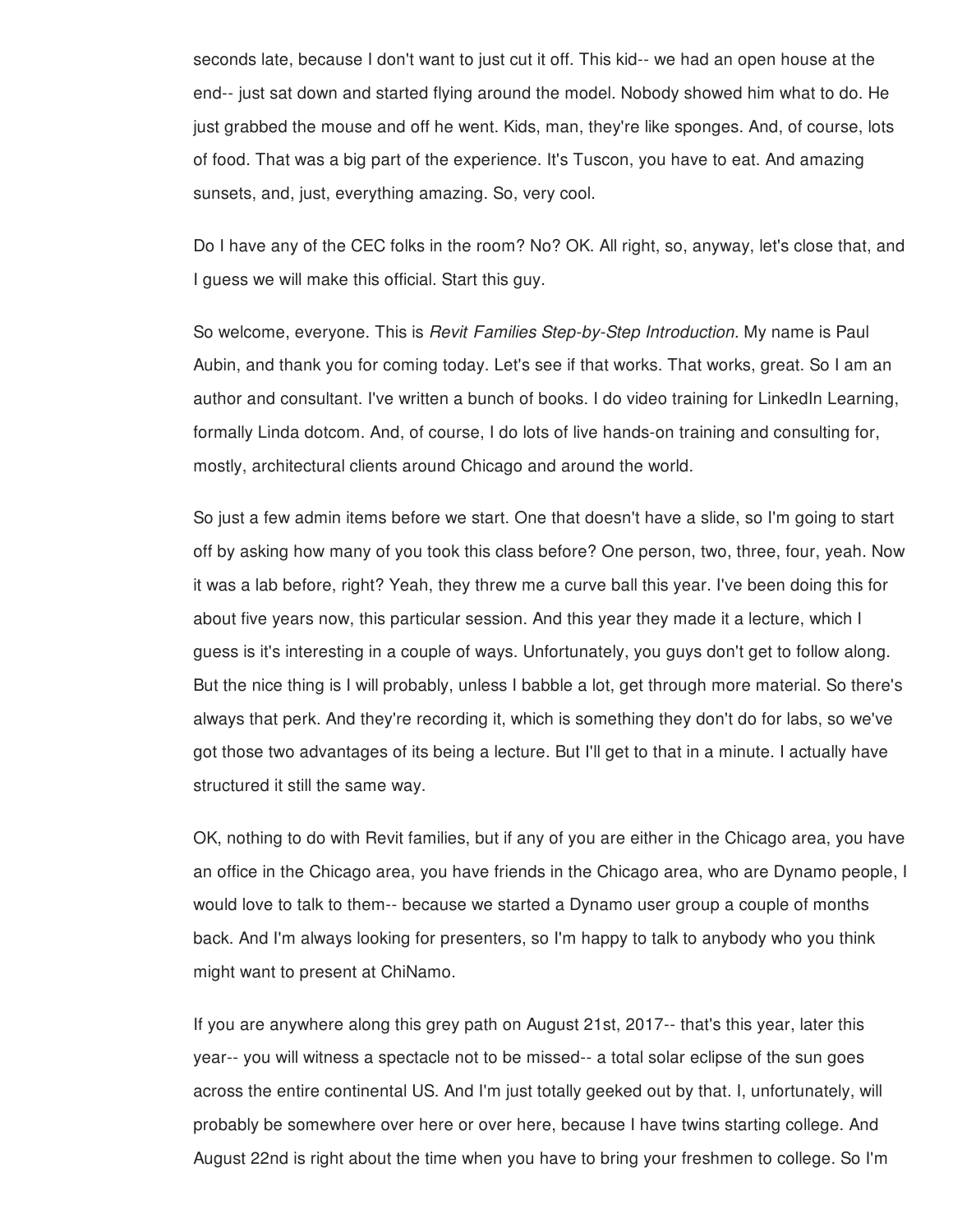just kind of doing this and hoping that maybe I will miss the 21st somewhere in there, and I'll be able to high tail it down to Southern Illinois where that dot there says that's the longest period of eclipse. So I get the double bonus of being close enough to drive there.

OK, sorry.

### [LAUGHTER]

You know I had to put it in there. It's been 108 years in the coming. So let's just do a few introductory items. How many of you had a chance to download the paper? OK, great. I was hoping more. The paper has been up there for months, actually. I think when you guys sign up for AU, it was already there. It is complete step-by-step because, as I mentioned earlier, this was originally a lab. So you can download the paper. The first nine pages are a lot of introductory material, which I will fly through right now in the first couple of slides here. And then the rest of it is entirely 100% step-by-step, including files, catch-up files, so make sure you download the zip that goes along with it as well. And I'll give you a link to that in a minute.

I'm going to summarize, real fast, what's in the first nine pages of the handout. So there are, essentially, two kinds of families. There are more, but I'm summarizing, remember? And I'm going to summarize it like this. They're the ones you can edit, and the ones you can't. So you don't really care about the ones you can't, because you can't edit them. So this class is not about the second kind, it's about the first kind, the ones that we can edit. So when we talk about the Family Editor, we're talking about the first kind. All the other kind are what we call system families, and those are the ones that Autodesk is in charge of. So if you want to do anything with system families, get a job at Autodesk.

System families include things like walls, floors, roofs, that kind of stuff. Now, of course, some of you are scratching your head right now and saying wait, I make custom walls all the time. You don't make custom wall families all the time. You make custom wall types. Am I splitting hairs? Not at all, because the hierarchy of Revit is category, family, type, instance. So very important that you realize that what you're actually editing in any of these guys is at the type level, which is still powerful and useful and keep doing that. But you're not editing family.

So the kind you can does technically include in-place families, which are special and actually can use some of the system family categories. We're not talking about those. The intention inplace families is that they are meant to be one-off, special conditions that you would only use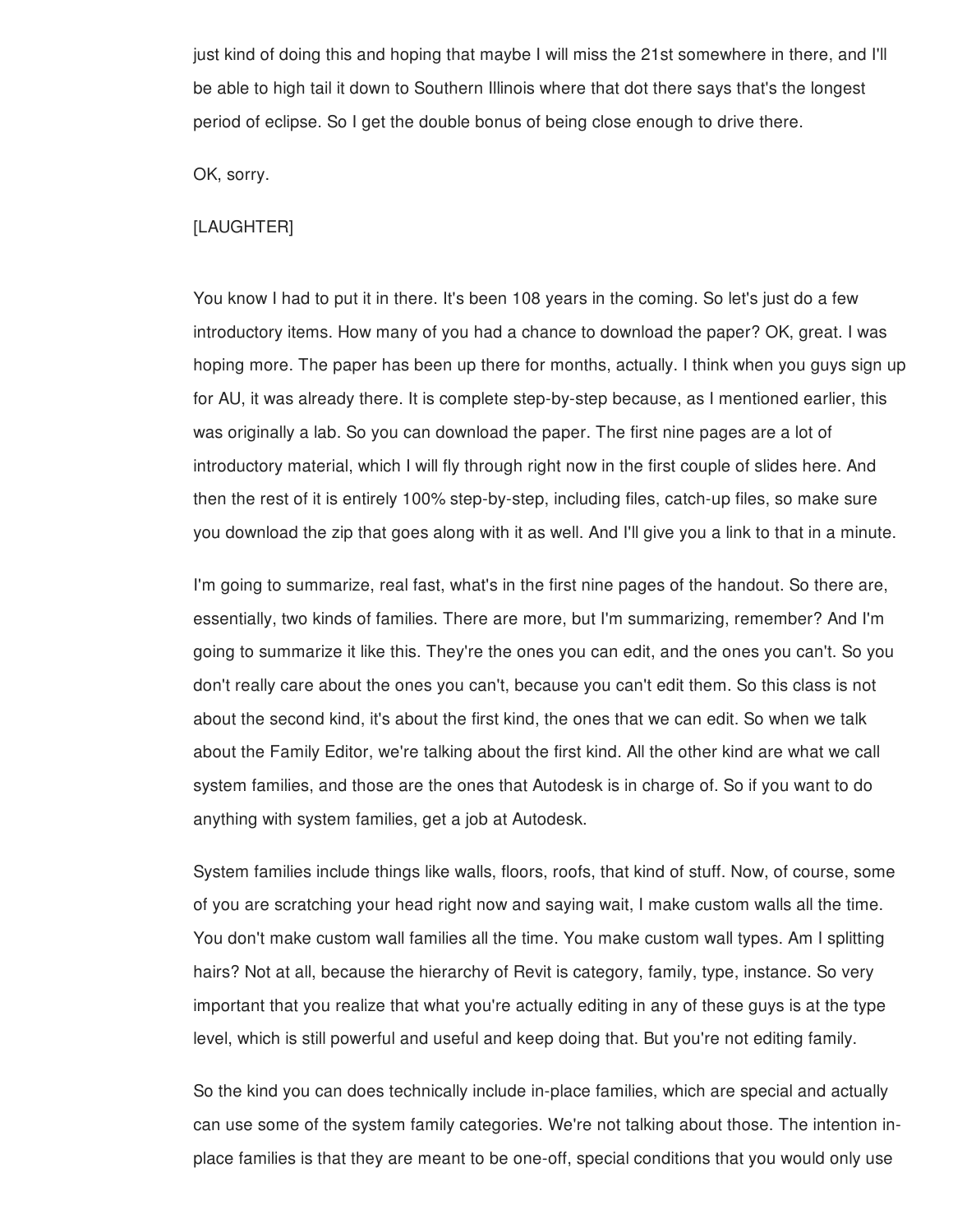that one special time. And if everybody used them that way than we'd have a lot less cranky people out there. But, unfortunately, some people don't get that. So if you're ever tempted to copy a system family, don't. You should have been in the Family Editor then. You should have made an actual family, one that you can use over and over again in other projects. That's what we'll be talking about-- is the component families.

I'm calling them component families. They go by lots of names-- component families, loadable families, just plain old families. They have different names depending on which document you're reading, who you're talking to. But these are the ones you can edit, and that's, of course, the subject of this session. So again, there's a little bit more detail on that in the handout in the first nine pages that you can read through if you like.

So recommended procedure, when you're in the Family Editor now, and you're creating your own custom content. And I'm skipping all the in-between where you might start with somebody else's family and do a Save As and just tweak it a little bit. That can often be faster, but it can also be frustrating. So let's just pretend that we've skipped right ahead and decided we're starting from scratch, because that's what I'll be showing you in the example.

So the first thing you need to do is, of course, decide what you want. That might involve a piece of trace paper. That's OK. I'm not against a pencil. It's still a good tool. So you can sketch, but if you want to sketch in your iPad, that's OK too. I don't care how you do it. But you need to plan out what you want. What is this family going to do, what's its purpose. What features will it have. That might be an Excel spreadsheet, listing all the criteria. The gentleman in the back was asking about lots of parameters. So there's clearly lots of things we might want to make our family do. You need to know what all that's going to be, because it's much easier to plan for it ahead of time than it is to try and tack it on later. Trust me, OK?

That's the other reason why doing Save As from somebody else's may sound like a good idea at the time, but might actually be way more work than you think it is. OK? All right, so you create a new family file, usually starting from the correct template, or you could save as existing. You're going to create reference planes. Reference planes are the bones of a family. They're the structure what makes the family work. So reference planes are an important part.

I call this adding smarts-- is the next step. Constraints or parameters-- constraints are the little locks or the equal equals, those kind of things. Think of it this way. They are rules that the end user of the family can't change. It's built into the family. The only way they can change it is to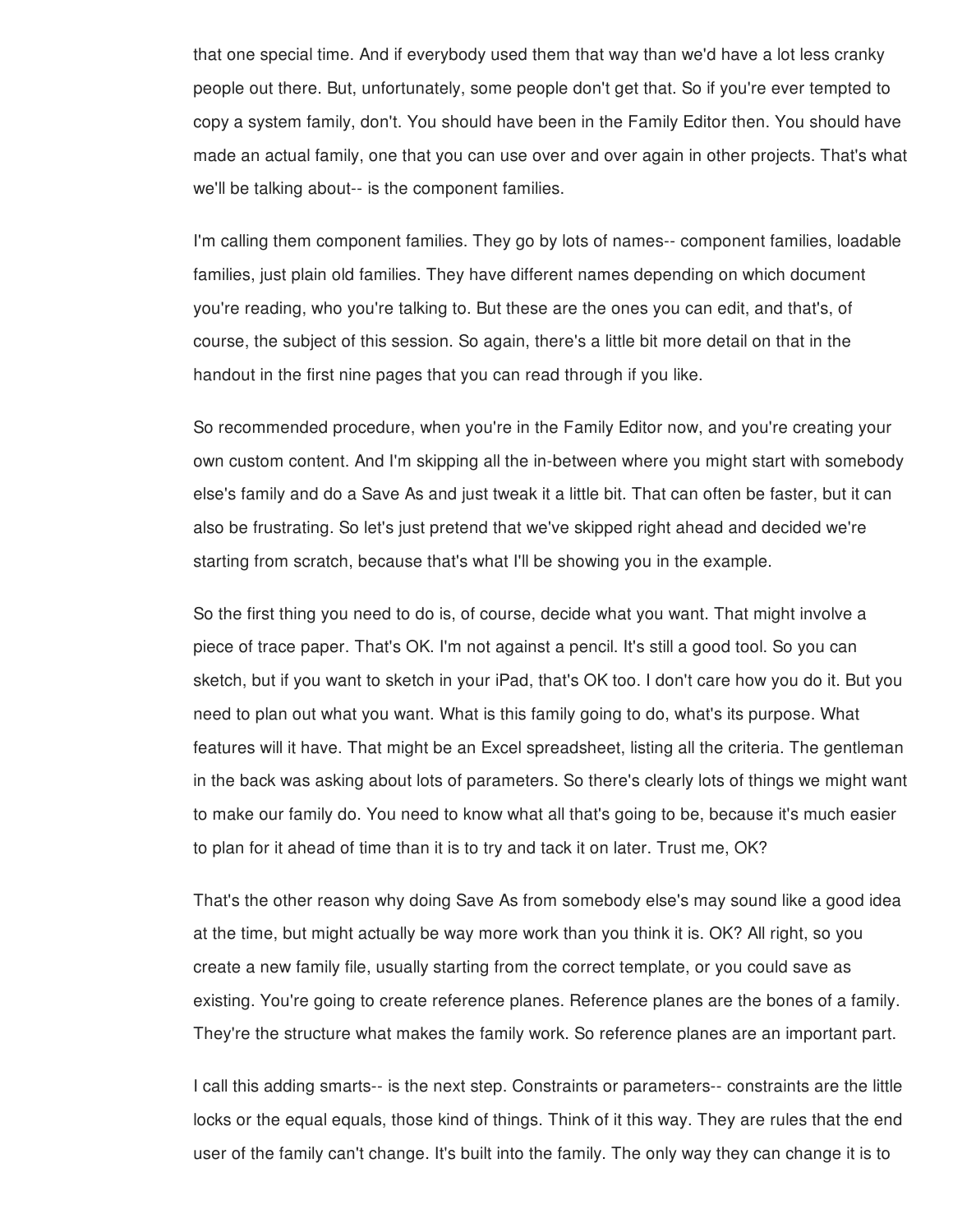do Edit Family and change your family, which you might want to discourage them from doing.

How many of you are content creation people? Couple of you. Any Cat or BIM managers in the room? Couple of you. Are the rest of you just using day-to-day working in the software? Yeah, anybody that I missed? No? Yeah, so if you're creating a family, you probably want to hand it off to somebody or use it yourself. But you don't want people messing with certain things. That's what constraints are for. But if you want to give them something that they can fiddle with, that's what we mean by a parameter. It's really that simple. So think of a constraint as something the end user can't change. It's a behavior that they can't change, where a parameter is a behavior that they can.

I want to be able to give them the ability to change the length or the height. That's a parameter. But I want it to always stay centered, or I want the insertion point here, or I want this thing to always be six inches, no matter what I do. That's a constraint. Got it?

Finally, you build geometry. Some people get real impatient working the family editor. They want to jump right in and start building something. But there's a whole lot of stuff that has to happen before you get to the build geometry step. So you're going to see me demonstrate that here, momentarily, and then, of course, flex often. So I'm talking about a flexible family. It is possible to go in the family editor, start building geometry, create something that looks the way you want, save it, and off you go. That is not a flexible family, because it wouldn't have any of this middle stuff-- the smarts. It wouldn't have constraints or parameters. It wouldn't do anything. It only looks one way. That's a perfectly valid family. If you need a thing like-- that chandelier on the ceiling there only comes that way. That's the way the chandelier is. You could go into the family editor, build that bad boy and save it.

That's not what I'm going to be talking about, primarily, today. I'm going to be talking more about assuming that you want to create something parametric, something flexible. OK, so because it's flexible, every so often we want to flex. The beach is that way. So, got it. Here we go. So Family Editor, 00, I'm calling this prerequisites and set up. So let me just tell you where the handout is. So I just did the pages one through nine, my lightning summary. Starting on page 10, complete step-by-step, and there is a downloadable dataset that you want to download-- a zip file, and here's where you will find that, in addition to the app. I think it's in the app, but I don't know what you do with the zip file in the app.

So if you go to my website, you can download it from your computer, and it's both a PDF and a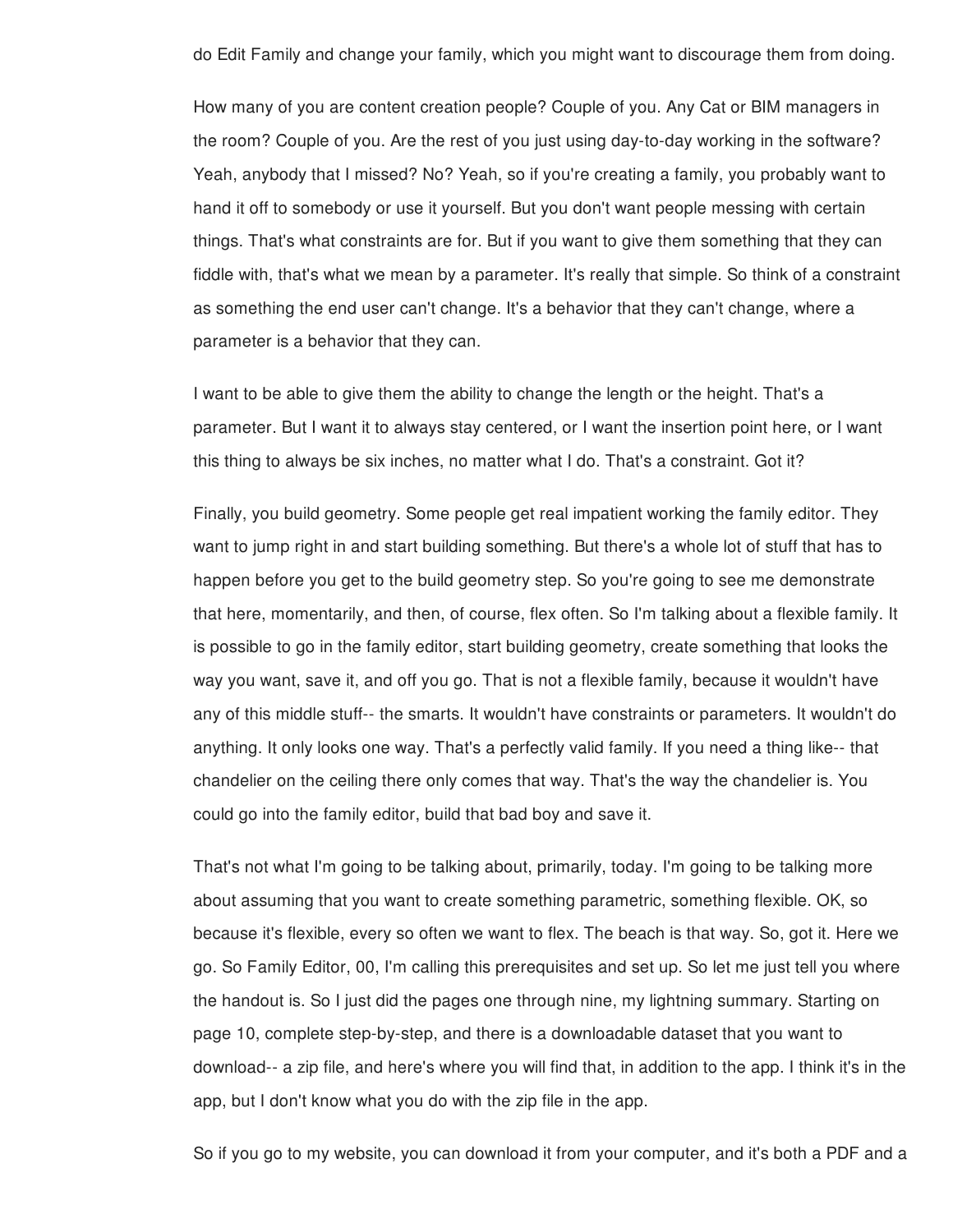zip. The version for today is in 2017, but because I've done this class the last five years as a lab, you can actually go down to the bottom of this page and find last year's or the year before or year before. So I've got it in 2016, 2015, 2014. So whatever version you're in, you should be able to find one, unless you are-- please tell me nobody's like 2010 or 2011 or something, right? No? Are most of you [? event ?] 2017? 2017, show of hands? How about dot one? 2017 dot one? Yeah. Where are the rest of you, 2016? Anybody below that? 2015? Yeah, I have some jobs in 2015 too. I don't get to do a lot of content creation in 2017, because all my clients are still on old versions.

So anyway, let me get out of there, and let's switch over to Revit. And I think I'm going to have to sit down, as much as I hate to do it, because it's a little hard to work this way. This is something I always do. This is just a starting file, and I rarely do this much. Sometimes, I just open, create a new template-- or a new file from a template-- and save. And I call it a sandbox, because this is the file that I'm going to load my family into first and make sure that it's not going to break in horrible ways before I hand it off to a live project team. So this is a sandbox, nothing fancy about it. It was created from the out-of-the-box template.

So I'm going to minimize that. And for the first example, I'm just going to use a generic modeled template. Just to keep it as completely basic and focused on overall concepts as possible. So I'm going to go to New Family. And you'll get a list of templates and depending on your installed version, this may vary. OK, how many folks are not US users? Or, in other words, metric is your default template. Where are my metric people? Only a couple? Wow, I'm shocked. Well, great, then I don't have to apologize quite as profusely about my imperial data set. OK, cool.

So, anyway, here we go. So most of you, it should look something like this, unless your Cat or BIM Manager has totally customized this, which is always a possibility. I'm not actually a huge fan of starting with generic model, but I don't want to get off on that tangent. But I'm doing it here, because I just want to focus on the overall common concepts that apply to-- sorry let me put that on airplane mode, so that won't be happening again. If I actually click this little Restore Down icon here in the middle-- no, wait a minute. OK, that was really weird. I wasn't expecting that. OK, I'll do WT instead.

There are four open windows with not all templates, but certainly this one. So I'm also going to do ZA for Zoom All. And we've got a floor plan. We've got two elevations and a 3D view. So I'm going to do the starting work here in the floor plan view, and I'll zoom in a little bit to make it a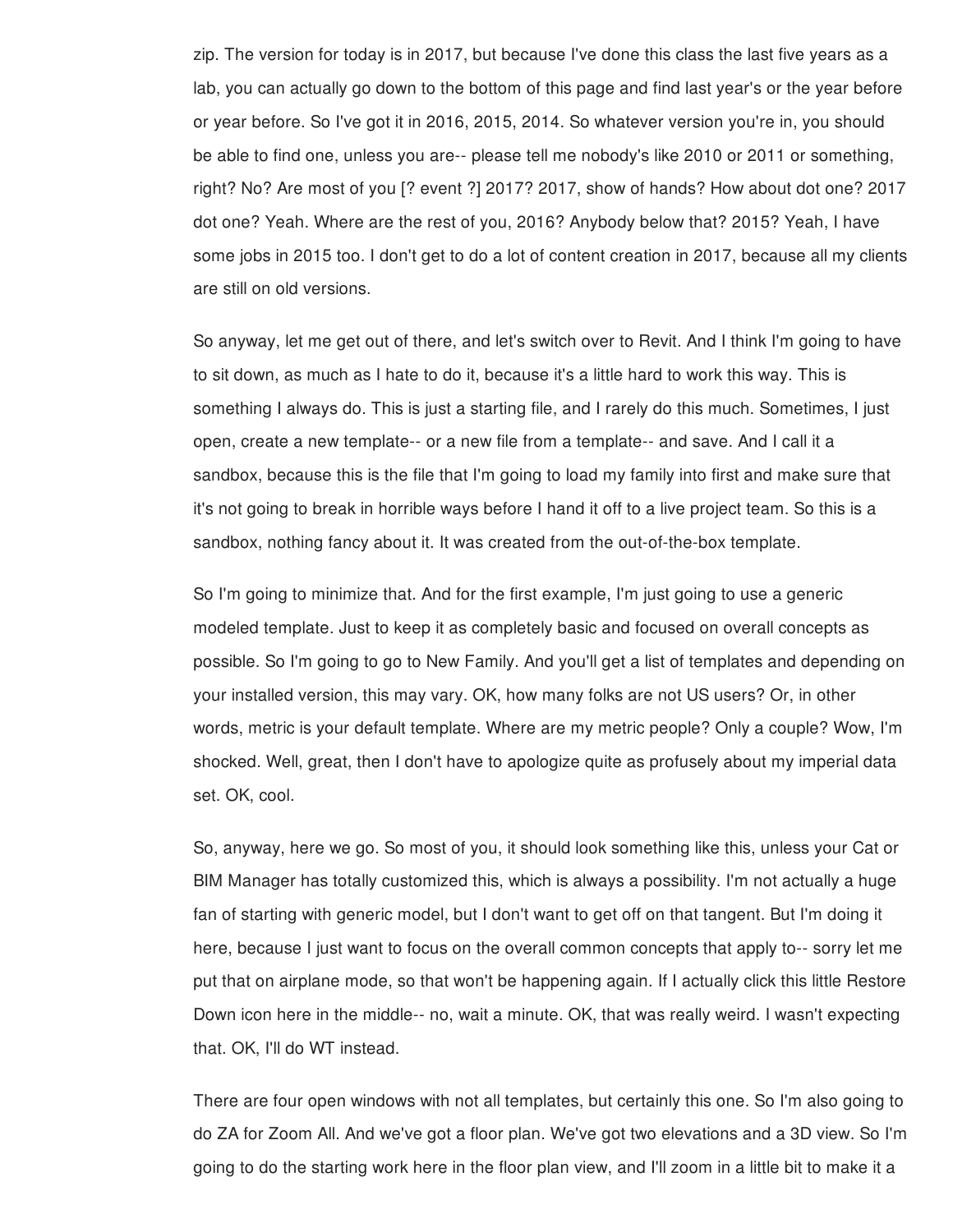little bit more legible. And I'm going to start with a reference plane. Now how many of you are complete noobs when it comes to the Family Editor? Don't be shy. Good, you're in the right class, because this is a complete noob class. How many of you consider yourself Family Editor experts? What are you doing here? It's like, because I'm going to pick up something. I go to basic classes all the time, because I always pick up some little tip that I didn't think of.

Well, anyway, I am going through the whole process, sir-- so, sorry. I know you know this already. So RP or reference plane, not reference line-- they are not the same animal. So we're just going to stick with the reference plane here. They're killing me here with all these little things. I put that one in airplane mode already, and it's telling me I have a flight tomorrow. I know I have a flight tomorrow, but get out of there because I need my timer. I can't stand fractions, so I'm going to make that just a nice rounded number, and I should probably try and stay relatively close to what the paper says here. So I'm trying to follow along.

Now this is a fairly new enhancement, depending on what version of Revit you're in. I think they added this in 2016. But you can click right in Canvas and name these reference planes, which is always a good idea to do. So I'm just going to call that one left. And then, I'll make another one across here, and then set that to a nice round number-- whoops, not zero. And I'll call that one back. And then, because I'm lazy, I'm going to mirror these like so. And then, I'll just name it. That's right, and this one is front. Now those are the standard orientations, but you don't have to use those names, but I'm just reminding myself what each of those reference planes does.

Now, at the moment, there are no constraints, no parameters, no smarts whatsoever, which means that this reference plane-- I could just move it, and it will happily move wherever I want. So I want to do something about that. The first thing I want to do something is-- if you look at this starting reference planes that were already here, this one was called center-front-back. This one was called center-left-right. And they were both pinned. And if you investigate the properties palette, they're both set to Defines Origin. So chances are you don't want your origin point to move. And if they're called center and center, you probably want them to stay oh, I don't know, in the center. And here's an important thing, that I'll get to a little bit later, those two don't have to stay the same. Just because it started off with the center as the origin, doesn't mean it has to stay that way. So hold that thought, file it away, we'll get to that shortly.

So let me get this to stay in the center. So I'll do that with some dimensions. This is just the standard dimension tool that you would use in the project environment. DI is the shortcut. I'm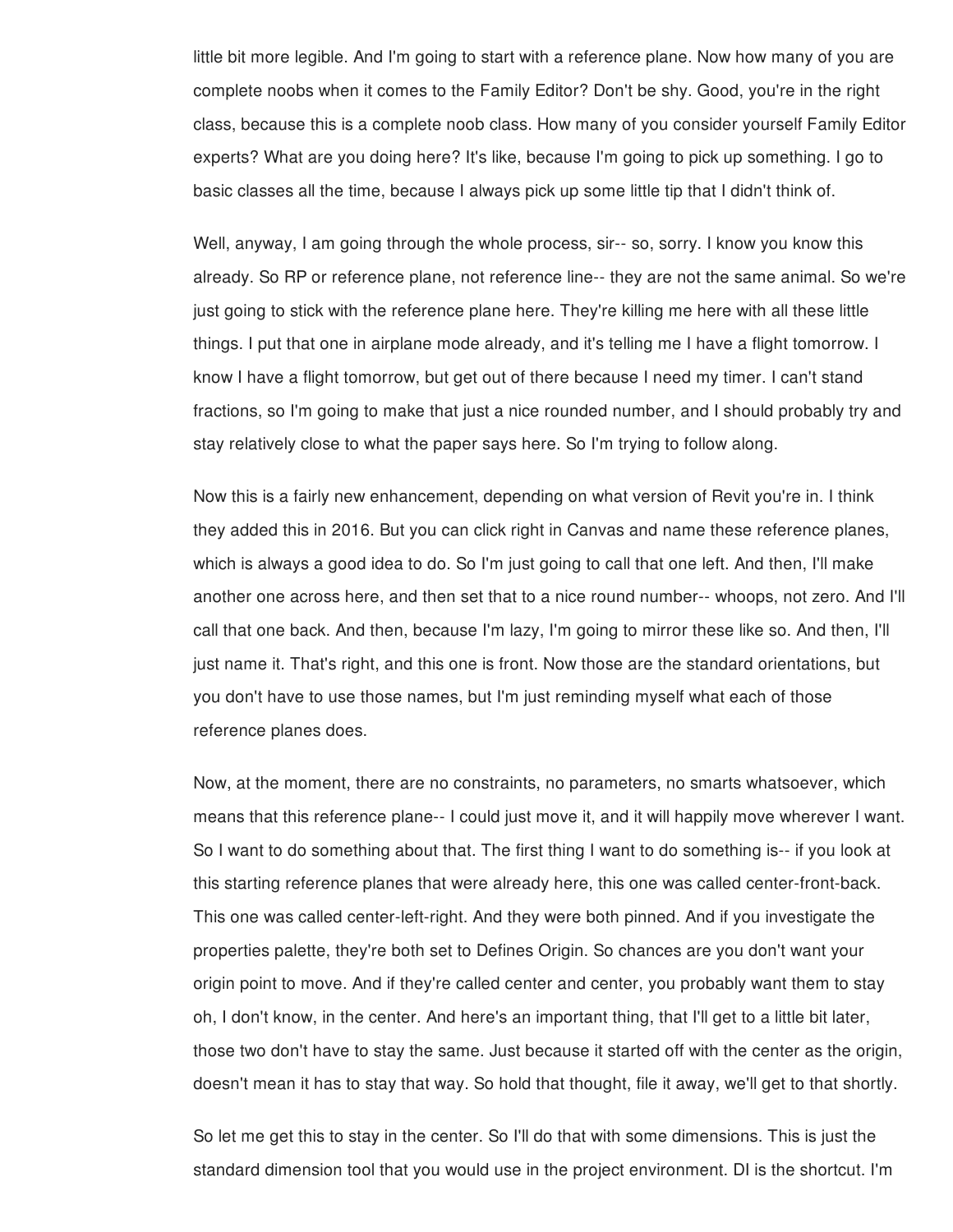going to go across from left to center, to right and equalize it. Then I'll go left to right, and then I'll do the same thing here, equalize it, and you guys in the back can not read any of that at all. So I'm going to come down here and change the scale to quarter inch and zoom in a little better to make that just a tad more legible.

Unlike the project environment, you don't care what scale you use in the Family Editor, because nobody is going to see these views. These are only Family Editor views. So change the scale, do whatever you want there. It's fine. Right now, the equal, equal is a constraint, and it behaves like that. Notice when I dragged one of the reference planes, the other one went the other way, and hey, the center is still in the center. So that's all you need to do to make sure that the center stays in the center.

Well this one, I want to make it a rule, a piece of smarts, that my user can change. That's going to be one dimension, and the other thing is going to be another dimension. It just occurred to me, I forgot to tell you what we were building here. Shame on me, right? Let me switch over here, just for a second here.

We're building a box. And you're like, a box? Yeah, a box, because everything around you has a box in it somewhere. And if you can build a fully parametric box, that's the basis of so many other families that you're going to build. So, I'm sorry, I should have remembered that I had another slide to tell you what we were actually doing. So there you go, let me get back to Revit here. So yeah, I want to define the length of the box, the width of the box, and maybe the height of the box. So these are all pretty basic things you might want to do.

So here is my six foot dimension. And they recently moved the label dropdown from the Options bar to the ribbon. So for those of you that are on 2016 and prior, it's going to actually be here. And if you download last year's handout, the screenshots will reflect that. But in this year's handout, they reflect the new location of it, which is sitting up here on the ribbon. And to create a new parameter-- because if you look here there aren't any. It just says none. You use this little icon right here.

So I'm going to click Create Parameter, and then give it a name. And I wanted to choose the names that I actually said in here. Did I call it length, call it width? What did I call it? I guess I'm calling it width. Width, and I'm going to make that an instance but not reporting. We're not talking about reporting right now, or maybe at all. It's a little more advanced.

So I'm going to call it width. It's actually possible to click right here and say, this is the width of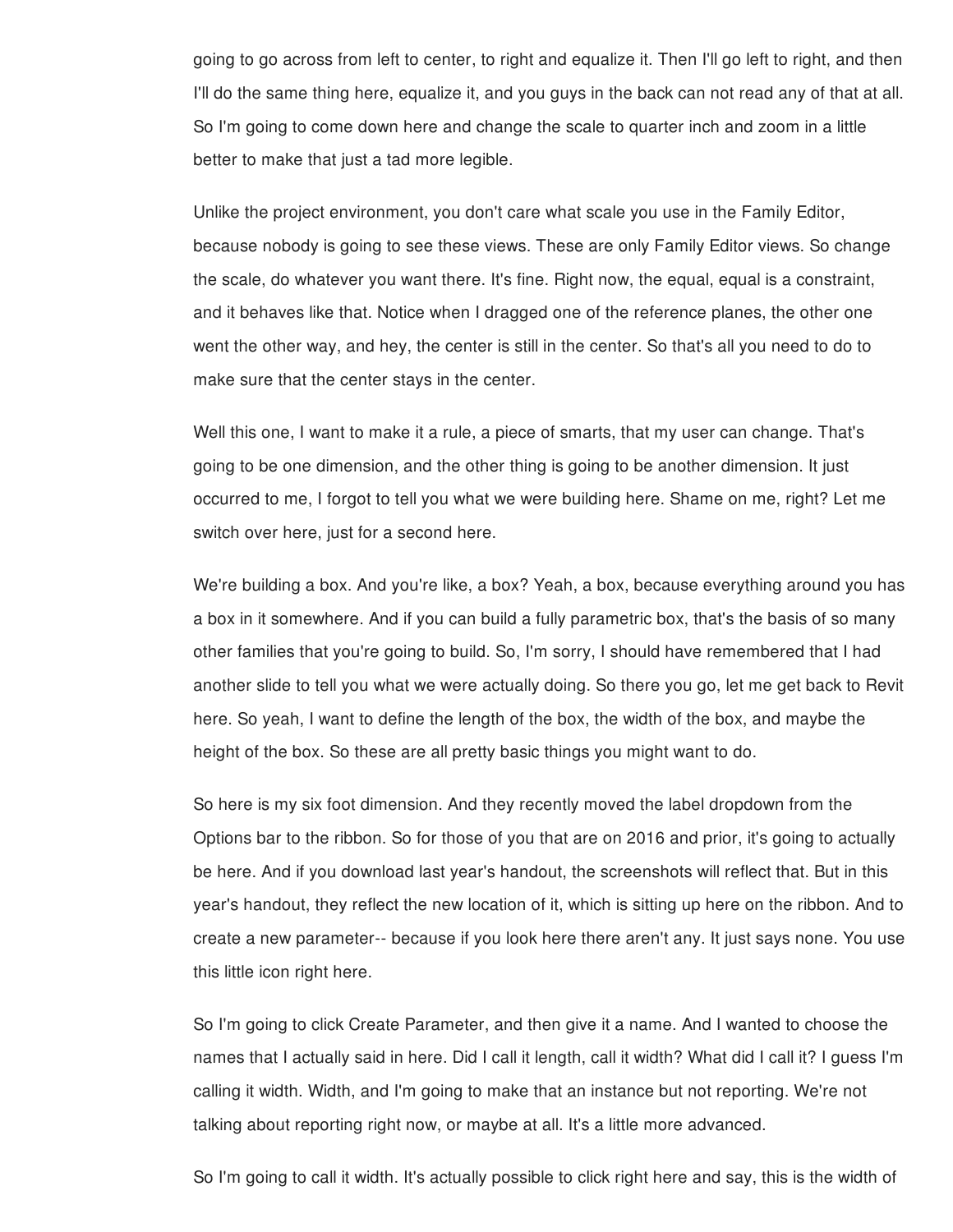the box. Now I think width is pretty self-explanatory. So if you create a parameter that is socalled self-documenting, you can skip the tool tip. But the nice thing about the tool tip is like especially if-- I've got some families where I might have 10 length parameters that do other things. And I call them X1, X2, X3, X4. Nobody knows what those are. So you can put little tool tips in to give people a clue. Oh, X4 is doing this and whatever. Because otherwise, the name would get really long and unruly.

So it's a way to keep the name short, but still tell people what it's for. So I do recommend the tool tip, but don't get obsessed about it. Over here, I can just call this depth and just leave it alone, because depth is so-called self-documenting. I'll also make that instance and click OK.

So at this point, you can tell that something's different because we've got the names on the dimensions. Those are now labeled dimensions. And here's the way it works. Up here on the ribbon, there's this Family Types button. If you do a lot of Family Editor work, you might want to go edit your keyboard shortcuts and give that bad boy a shortcut. I didn't do it here in 2017, but I have done it in the past. When you open that, it displays this dialogue, which we can do various things in. But what we're going to do right now is that last step on the PowerPoint. We're going to flex our family.

So you can see the two parameter names listed there. In parentheses, it says default next to them. That's confirming for me that I checked that Instance Parameter option. So default means you're not actually changing the permanent value of this parameter, you're just setting the default value. Think of it like you buy something, it comes in the mail, and factory default was there was three holes. And it's set to hole number two. That's a default. It's just factory default, but you could set it to whole number one or whole number three if you want to-- Instance Parameter.

So let me change this to maybe five, let me change this to maybe seven and click Apply. Yay, I have made my first parametric family. But this is so important to get that workflow down, because now it's like the back of the shampoo bottle-- lather, rinse, repeat. And so everything else we do, we're going to be repeating the same basic methodology. You need to build the structure, apply the smarts, and then flex it, and then move on. Don't think you're so clever that you're going to go through the whole family, set up all the reference planes, set up all the parameters, and then do one big flex at the end. You know what's going to happen at the end- - poof. And if we could make smoke appear on the screen-- you know?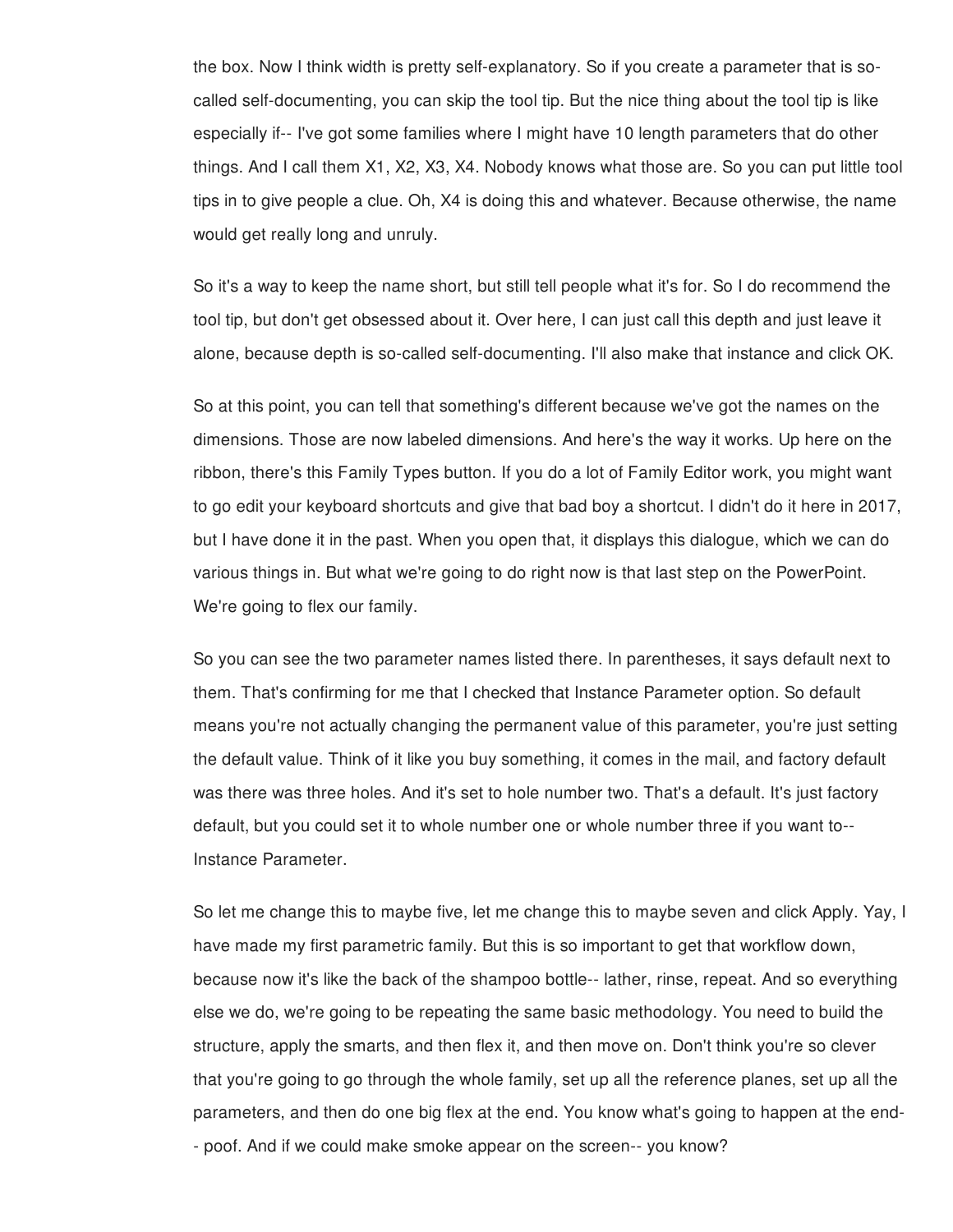It will break, and then you'll have no idea where to start troubleshooting, because you've got 30 parameters in there. And you're like gee, I wonder which one caused the problem. So if you do them in little chunks like this, it's much more efficient, and you can tell where there's a problem right away and deal with it. It will break, that's part of the process. This is not foolproof. So I'm trying to walk you through a very-- I often describe it like it's a dense forest, where there's only that one path. And you know all those movies where they say don't walk off the path. There's so many places where you can step off the path and fall off a cliff or do all kinds of things and bad things happen to your family. So just be ready for that. If you get serious about the Family Editor, you learn as much, if not more, from your spectacular failures as you do from your successes. I can't even tell you how many cast-off Corinthian columns are sitting on my hard drive that did not work at all.

So let me see where I'm at here. We need a height now. So let's do that, so again, here's the repeat part. Put this back here, stretch this one up, change the scale, make it a little more legible, zoom in, add a reference plane-- I'll just type RP-- drag it across, whole number here- because I hate fractions-- cancel, select it, call it top. See I'm just repeating everything that I just did a minute ago. And then, in some cases, you can just make that temporary dimension permanent. In this case, because the family is so simple, I can get away with that. But be careful doing that, because sometimes that dimension is referencing something you don't want. So I actually prefer to set my own witness lines. But here I'll be OK. I know because I've done this before.

I'm going to call this height, Instance, click OK, and I'm going to skip flexing for this, because I know that's going to work. But do as I say, not as I do. Let's make some geometry. Uh-oh.

**AUDIENCE:** Can you explain the difference between family and shared parameters?

**PAUL F. AUBIN:** No. I mean, I could, but I don't have time out of the scope of this. So the question was could I explain the difference between family and shared parameters. Being a basic level class, we won't be doing any shared parameters at all. But simple is they can be shared between many projects families and other things, and they're a little more advanced. And talk to me afterwards, sorry. I can't do it. Yeah, can't do it. I did that fast. Here on Create, there are just five shapes-- extrusions, blends, and if you do this, it will give you a little animated tool tip, which is a little slow there. There you go-- showing you what that thing's going to look like. So if you're unsure, just watch all the little animated tool tips. I'm going to do a simple extrusion for this, because that's all I need to create a box. It puts me in Sketch mode.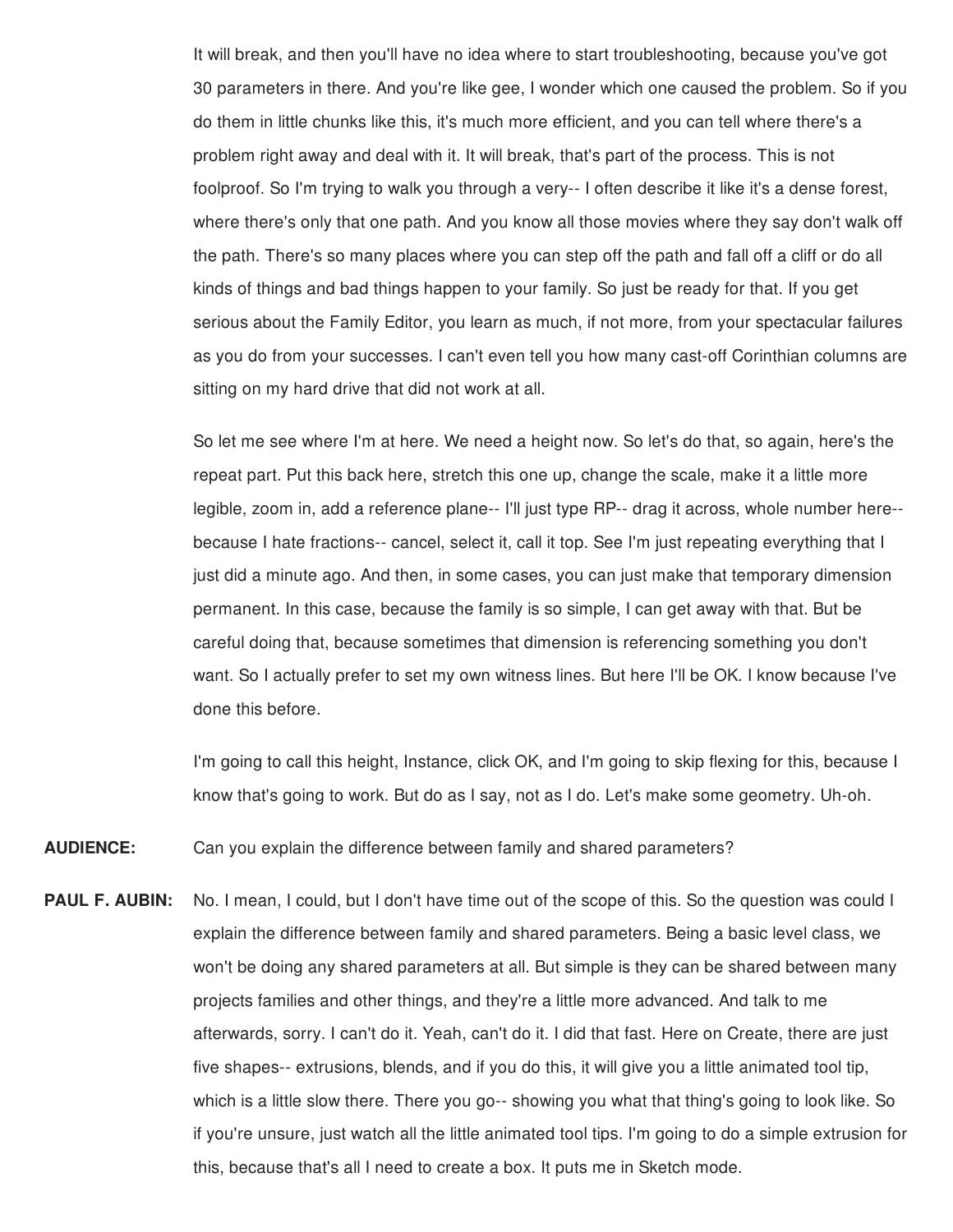You've all created a floor before, right? Anybody not created a floor? One person has not created a floor. OK, well for the rest of you, making a box is exactly like making a floor. You sketch, and I'm just going to snap to the reference plane armature that I built. I'm going to lock all the way around. And when I finish it, it will apply a default thickness right there. Notice that default thickness is completely ignoring any of my structure, because I haven't told it I care about that yet. So I'll just take the box, and I'll stretch this grip up here, and snap it to that, and lock it, and now I'll flex. And let's just make sure. The height is only thing we haven't flexed before. It's working, so now that reference plane is driving the height of the box, where these other reference planes are driving the width and depth of the box.

So at this point, I'm going to save this. And since it's such an exciting family, I will give it an equally exciting name. I guess I already have a box, so I'll call this box one and save it. I could do Load into Project and Close, but I'm not done with this yet. So I'm going to leave it open, and I'll click Load into Project. And this is why I had my sandbox file, so that I can quickly load it into a sandbox, test it out, and see if it's working. So I'm going to place a couple of these- maybe inside, I can place them outside. And you see how they are all using the default values. That's what that word default meant. But because they were Instance Parameters, I can now click on them, and over here on the properties palette, you will see the parameters that you've created.

So there's my depth, width, and height. You can make this one nice and tall, you can make this one nice and deep, you can make this one over here really narrow, and you get the idea. Now you have complete flexibility over the shape of that box. So you have a fully parametric box, so what? Well, think back to the PowerPoint slide. That same strategy, that same armature now becomes the seed for so many other families.

And in fact, I will often do that exact thing, and then save it as what I call a seed family. And then, I can just do a Save As of that family and use that as the starting point for my next family. And that's exactly what we're going to do. So I'm going to take that box and turn it into something a little bit more useful now. So I'm going to be creating a shelving unit, so you know where we're going with this. And the shelving unit will start with this box, which will become our shelf. So let me minimize this guy again and take this family. And let me click back into the Plan view, do Window Tile, just to reset the views, Zoom All. And then, let's do a Save As right away, because I'm notoriously bad at-- I'm like oh, I'm going to work on this, and I go, and then I do Save, and then urgh! I just saved over my seed.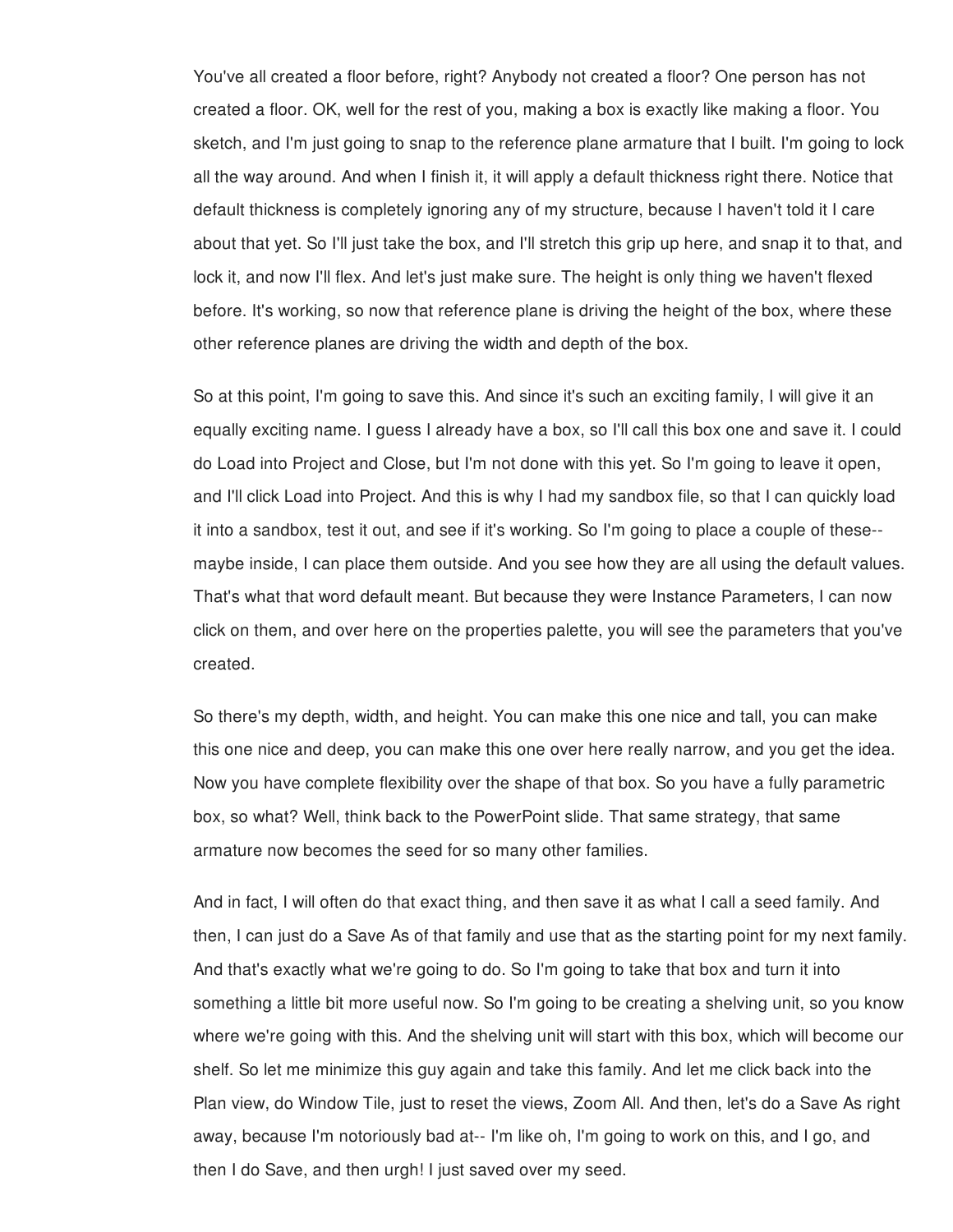So I'm going to start with Save As, so that I don't forget to do that. And I'm going call it shelf. And it looks like I don't have one ready, so I'll call it shelf one. By the way, did you see the folder there, this is the data set that I provided for you. So there's catch up files. They're labeled with letters. So I've got it at all steps along the way. So in a lab, I do that so people can keep following along. But even then when you're working on your own, if you missed a step somewhere, and you can't figure out what it is, you can just jump forward to the next one and maybe that will help trigger it. So I left all that in there for you.

So what do I need to do to this to make it not a box, but really more of a shelf. Well, I'm going to change one thing about the fundamental structure of this family. And then the rest is just going to be flexing it to make it more shelf-like. So there aren't too many shelves that are two feet thick and whatever dimensions I've got established here. So for the width and the depth, the width is what would be the length of my shelf. Maybe I'll go with four on that. And the depth, maybe only needs to be a foot or so. So I'll go with one on that.

Now I'm OK with depth, but I don't really like width any more. You could describe that as the width, but maybe I want that to be the length of the shelf. Well, one of the things you can do is come down here and look at these little hyroglyphic icons down here, because they used to be named buttons. But now we have little pictures, because-- I don't know, going back to ancient Egypt or something. But, whatever, I'm going to edit the parameter-- little pencil icon. And instead of width, I'm just going to rename this to length. Now-- sorry, I might want to spell that right.

You can change the tool tip too. I forgot to show you where the tool tip shows up. There it is. See how when you hover over it, the tool tip is the little second part there. But if I hover over one of the ones that I didn't give a tool tip to, they just say the name. So that's why the tool tips are nice-- is that you give people that little extra bit of information. So I've renamed that to length. Height, on the other hand-- I don't really want to think of that as height any more. That's going to be thickness now.

So I'm going to give that a new name. And let's go OK and start with that. So that's good, but, of course, the depth is way off. Well, I'm going to leave it that way for the time being, because I want to take this reference plane. I'm going to copy it down here somewhere. I'm going to name that underside. And then put a new dimension. This is where, again, I'm going to do the dimension myself on purpose. So here, it's easy. I'm going to zoom in nice and close on this,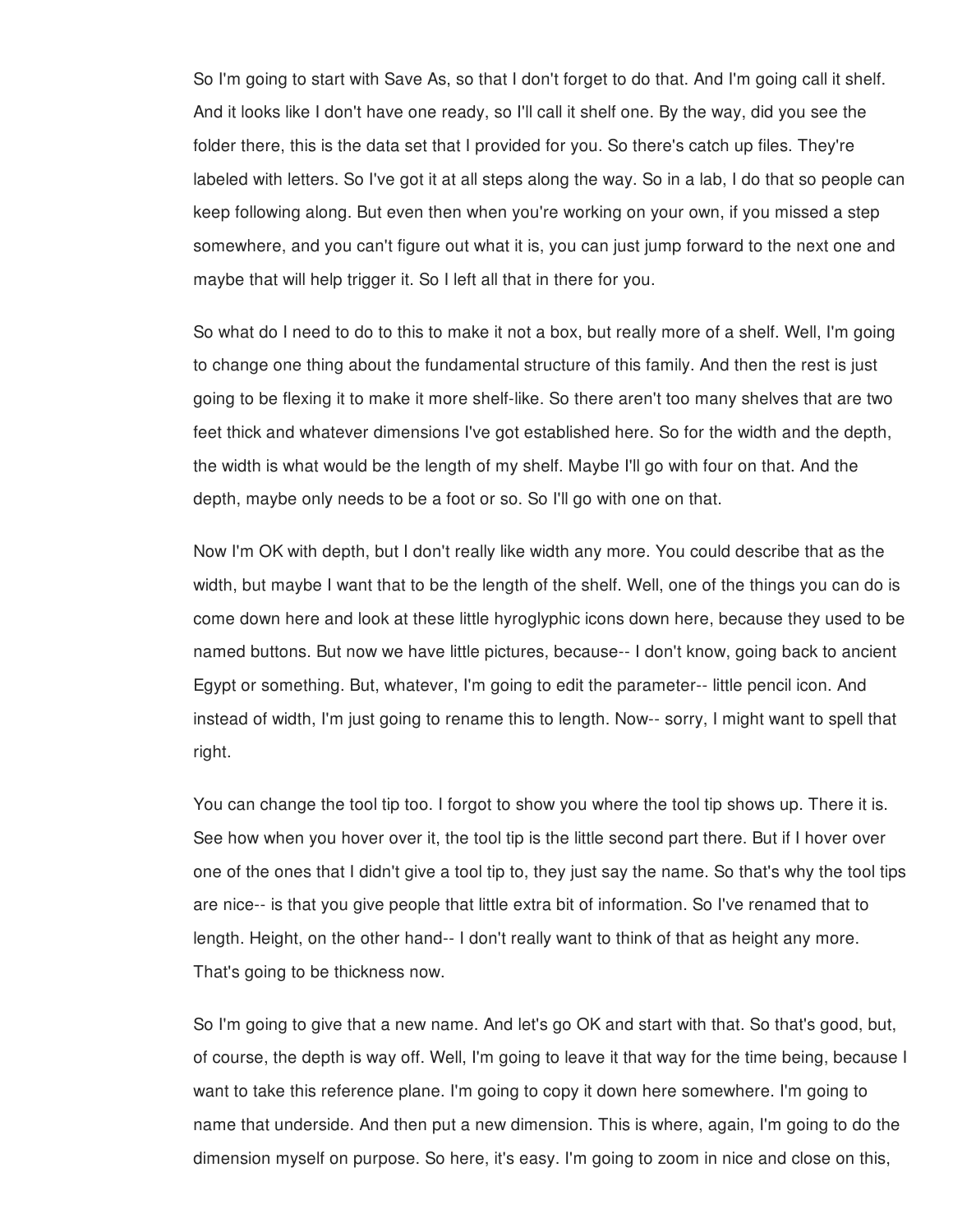so you guys can see in the back. Here it's easy because it's only one thing here. Don't do that.

See the tool tip. I know the tool tip is really hard to read back there. But the tool tip says extrusion shape handle. It also says that same thing right here on the status bar. For the recording, they can't see me pointing to the screen. Well, I don't have one of those little onscreen laser pointers, but it's the lower, left hand corner. It says extrusion shape handle. That's bad. It's not always bad, and I'm not going to explain all the reasons why it could be bad. I'll explain it this way, consistency is what you want. So I want to go reference-toreference, which is much more consistent with the right hierarchy and proper behavior than if I do one to a reference and the other directly to the geometry.

There are times where dimensioning directly to the geometry is unavoidable. I'm not going to get into any of those examples in this session. But, as a rule of thumb, reference-to-reference is always going to give you a more stable result. Let's say it that way. So start with that rule of thumb. And like all rules of thumb, when it comes time to break them, you will know. But until then, don't. It's like mom told you about falling in love, you'll know it when it happens.

All right, so let me select this now. And I already have a parameter called thickness, and I'm just going to apply that. And, in this case, I knew that was pretty low risk, because I only had that one thing and nothing attached to it. But sometimes, when you apply the dimension and simultaneously flex it, bad things happen. So in a case like that, it would be better to go to Family Types, set the value equal to what the dimension is currently, apply the dimension, and then flex-- because sometimes if Revit tries to do both things at the same time, it just gets a little out of order or whatever. It's like when two people try and go through the door at the same time, and they bump into each other. It's like that. So you can prevent that by just flexing first, and then applying the dimension.

Anyway, I don't need this anymore. So I'm just going to delete it. And so now what I want to do is take this box and reconfigure it. And I don't remember exactly how I said to do it in the hand out, but here's how I'm going to do it here. I'm going to select the box, edit its work plane. Currently it's work plane is sitting right on level one. Well, I just created a work plane called underside. You see it's there in the list. And watch what that does, see how it moves the box down. Now this is not currently attached. See how there is no error there. So I'm going to attach it, because I worry about those things. And anyway, if you didn't attach it, and you flex the thickness, it would just move the bottom reference plane and keep the box the same.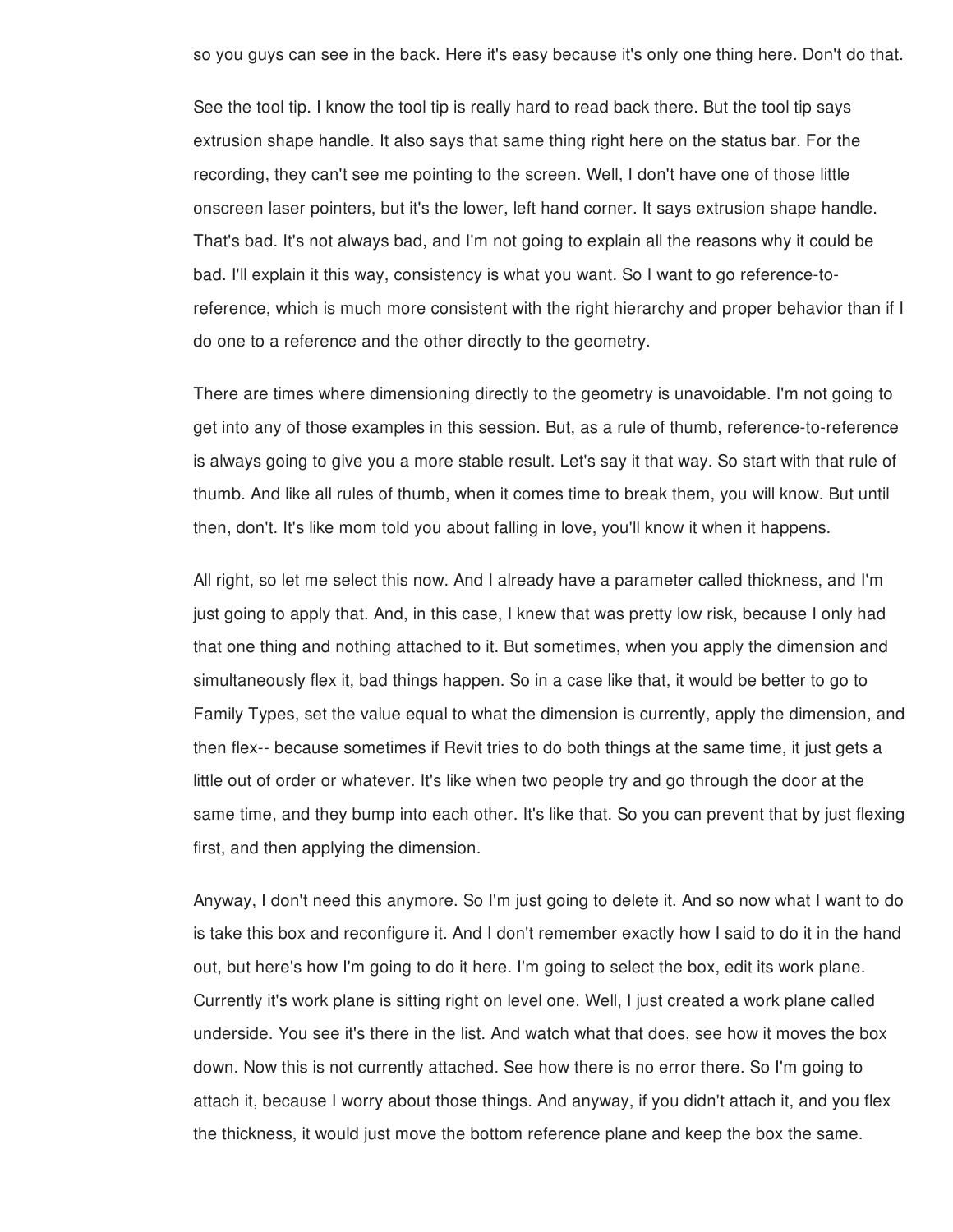So attaching it to there now allows me to flex the thickness and make this more reasonably thick for a shelf. I suppose you could have a two foot thick shelf, but not, typically, very likely. Now in some cases, you can actually flex in Canvas. And it would look like this. And you guys are going to discover this, so I'm going to just show it to you. I don't always do it that way. But again, this is a pretty simple family, so I could get away with it. But once again, sometimes, when you have a complex family, and you flex in Canvas like that, it pushes and pulls other things in strange ways. So if you're looking for the most stable behavior, go to Family Types. But for quick and dirty, you can do it right on screen there, and that can be helpful sometimes too.

So anyway, we now have something that looks a little bit more shelf-like. So there we go, I'll save that. And then I'm going to go right to Save As and call this bracket-- make sure I don't already have a bracket. I don't, OK. I'm probably forgetting steps along the way, so at some point, I'll probably open one of my catch-up files just to make sure. But so far, I think I'm OK. So that's a shelf, very clearly, but what's it going to take to make this a bracket. It's more of the same, so I'm going to do this fairly quickly. And again, because I've given you all the documentation, you guys can go back and do this more slowly on your own. But I want to get to the better stuff, the more interesting stuff.

So what I'm going to do here is squish it, stretch it. Well, I don't really have to stretch it. I'm going to squish it, stretch the height of it this way, and put a hole in it, and taper it to make it look like a bracket instead of a box. So that's what we're going to do. So to stretch it and squish it, I'll go to Family Types. I'm going to do the length last because I don't want to start with something really, super narrow. But I'll take this what I'm calling thickness right now and drop that down to four inches. Now I don't like the name thickness anymore, so I'll actually just go back to, maybe I guess, height for this. So, sometimes, you do a little bit of back and forth dance here. And now my length seems more appropriate as thickness. So even though I've currently got it four feet thick, eventually it will be the thickness of a piece of metal thickness.

So I'll just get all that naming squared away first. And I'm going to delete my box. What? We worked so hard on that. Well, I want to show you another shape. It's boring if everything is an extrusion. Now you could absolutely go into a more appropriate view here and draw a tapered bracket as an extrusion-- absolutely could do that. But I just thought it would be more interesting if we look for an opportunity to do something else. And so, I'm going to do this one as a blend. So I'm in the Front view, looking at the box, the armature here. And go to Create.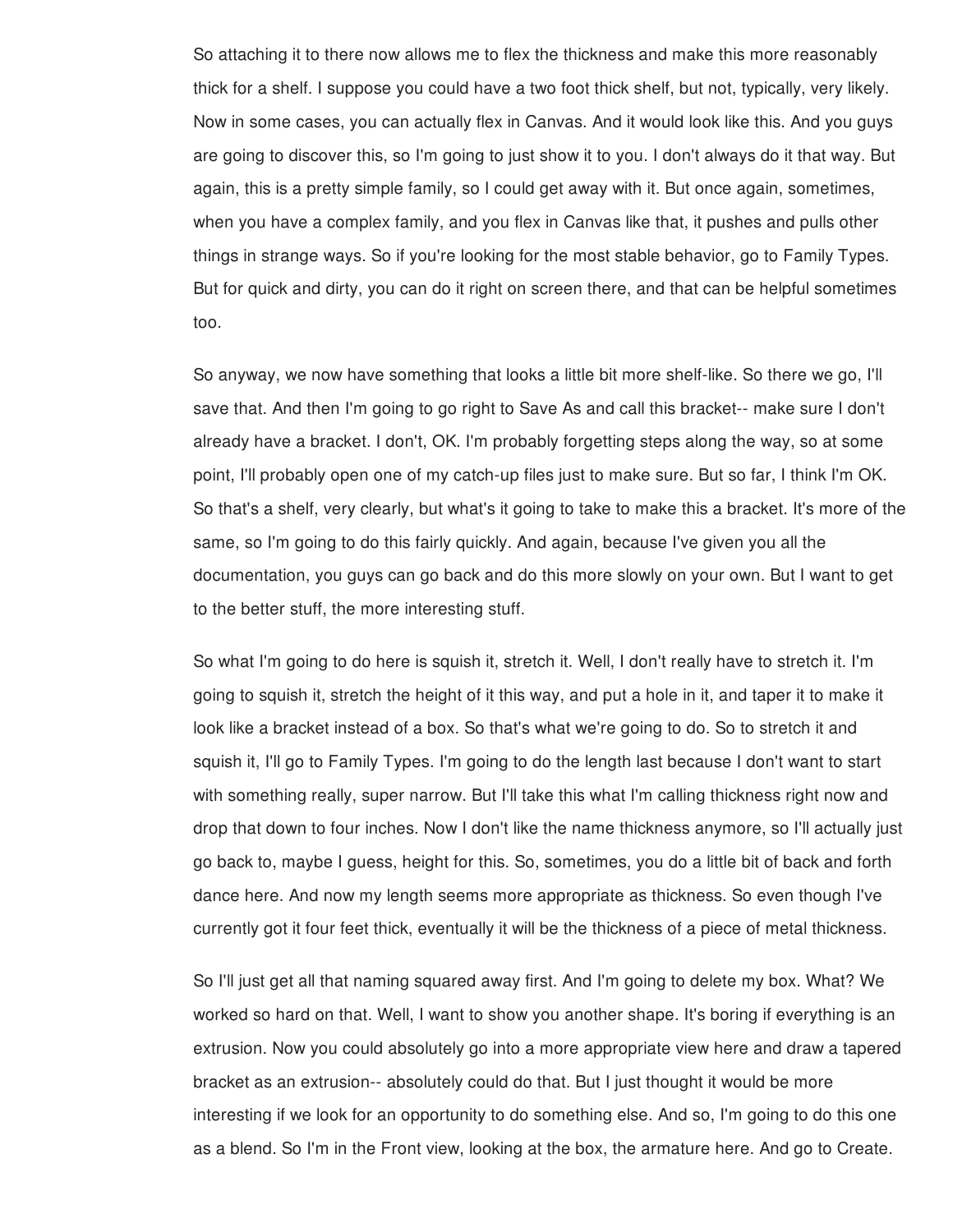I need one more reference plane, because there's going to be a little straight taper at the front there. And this I'll just make 3/4 of an inch. And I really don't have a name for that, so I'm just going to skip that. But I am going to put a dimension here and lock that. Because I don't want that to change. So if you flex this, that's fine. But this little distance is going to stay 3/4.

OK, so now we're going to do a blend. And a blend just goes from shape one to shape two. So shape one is going to be a rectangle, locked on all four sides. And then, you've got an Edit Top button, which takes you to the second shape, so it grays out the first one. And then you can do another one. Now I probably won't get in trouble here, but I've done enough family editing work now that I get superstitious about certain things. So this is going to look weird, and I don't think I did it this way in the paper. But I'm going to do it this way just to show you guys. You're like why on Earth did you draw it that way?

Because remember that whole thing about referencing the right thing-- keeping the hierarchy what you want? I want to make sure that this line is attached to this reference. And this line is attached to this reference, and I can do that with my Align tool. It takes a little bit more effort, but now I can say line up with this and lock it, line up with this and lock it, line up with this and lock it. And it's a little bit more work, but I now know, for sure, that shape is locked to the correct stuff. So if you have multiple reference planes in the same place or other geometry there, that's a real easy way to ensure that you're picking the right thing.

It's also, by the way, you'll notice that I always make my reference planes longer than they need to be, because it makes it really easy to come over here and pick it. If it's sitting on top of something, you can't do that. So always make your friends planes longer than they need to be. And I'll finish that, and there is what it looks like. So it's at least got the wedge shape going for it, but that's a really wide bracket. Once again, that might be appropriate. We certainly might have a bracket that was that wide. But, probably, if it's a metal bracket, it's much narrower.

So what I'm going to do now is flex this distance. Now notice it doesn't show up here in the Elevation view, that's because we originally added it in the Plan view. In most cases in the 3D family, you'll have to have dimensions in at least two views, but try and do it in as few views as possible. It just makes it easier for you to understand your family, and where you need to go to flex things. So I could flex in Canvas, but I'm going to do it in Family Types instead right over here. And I'll take the thickness, and let's go with 3/4 of an inch-- sorry to my metric folks. And that's still thick actually, let's do, maybe, 3/8 of an inch. I don't remember what I did in the handout, but I probably could look if I wanted to. But you don't want to watch me fumble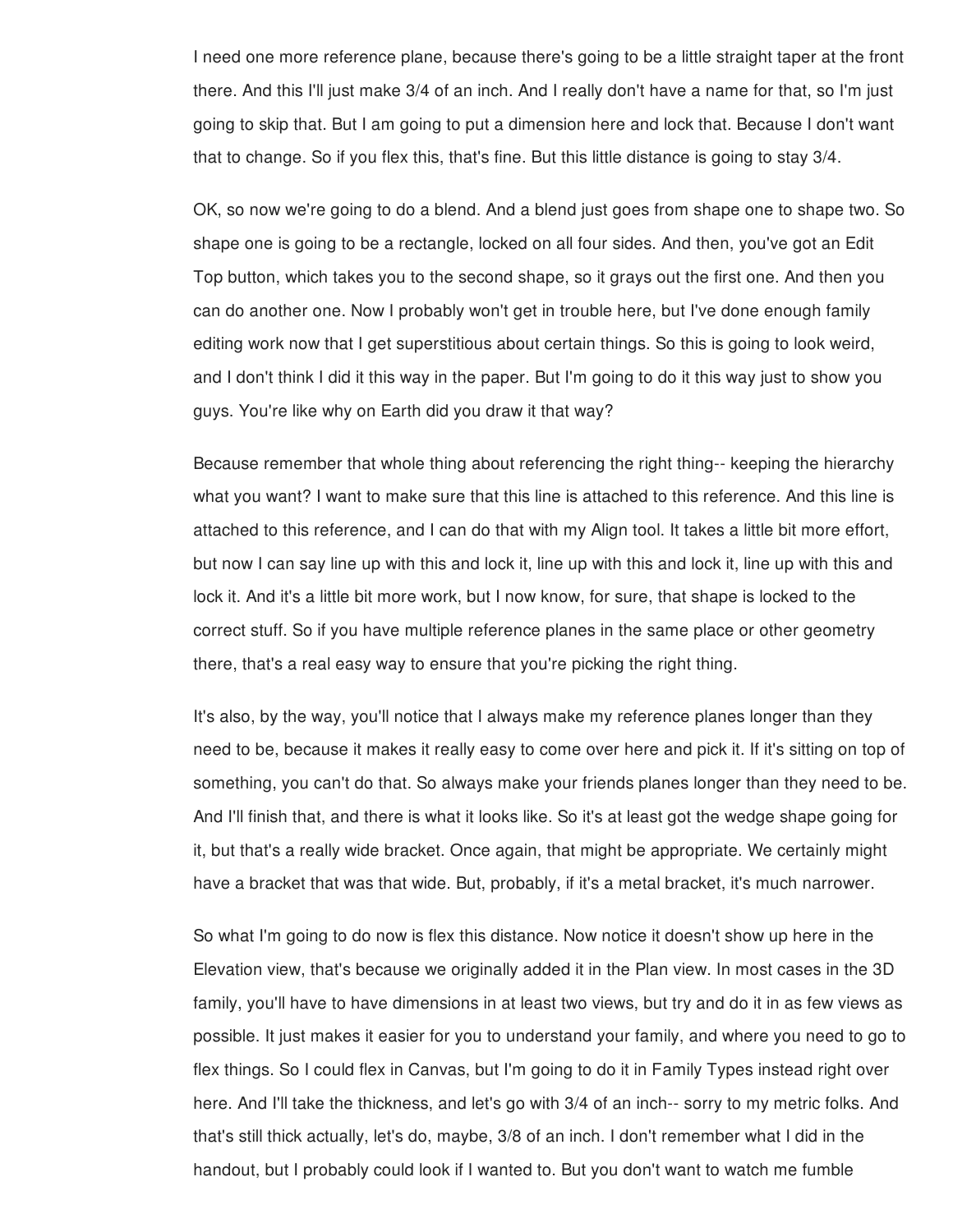around in a handout.

There it is-- a little more bracket-looking now. Now I'm going to put a hole through it, mainly just to show you that we can not only do solids, but we can also do voids. It's not the only way to put a hole through this. I could have gone to the Side view and drawn this as an extrusion in a single shape, and you might argue that was easier. But then I wouldn't get to talk about blends or about voids, now would I? Sometimes, we're making decisions because of the educational value here, but there's definitely more than one way to do things.

So here we go. We're in the left elevation. Make that nice and big, zoom in. And for this one, I just want to mark where the center of the hole is going to be. So I'll do a reference plane, maybe, right here. And call that hole center-- what is that, left or hole center? I'll just call it V for vertical. And then I'll do another one here. This would really be vertical, wouldn't it? That should have been horizontal, but anyway. OK, this will be whole center. And I'll just call it hole center, because I don't want to waste a lot of time. Those are bad names. I should've named them better. I'll put a dimension, put a dimension. Again, you see the way I'm dimensioning. I'm avoiding the geometry. Those are really ugly numbers. So let's make those nice round numbers.

That one probably could get away with about one 3/4. And this one, maybe, we could get away with two. No, not two feet dummy. No, I think I want one and 3/4 there too. OK, so I'm going to lock both of those just to save time, but you could certainly make those parametric. So if your hole needs to move around, you could do that. But now that's just marking where the center of this void form is going to go. So do you see out on the forms panel, you can do solids, but you can also do voids. So I'll just do a simple extrusion again. But this time use a circle, start right there, and maybe bring it out to about a two inch diameter, one inch radius. Now you can make this parametric if you want to.

So if you want to say that this is a diameter here-- I'll just call it D, make that an instance, I suppose. So now we can actually control the diameter of the little hole there. So if we flex the bracket in ways that the hole needs to change, we get that flexibility. And another thing you can do with circles is it's probably going to stay attached to those reference planes. But if you want to be absolutely sure, you can turn the center mark on here on properties pallet. It'll give you this little cross in there. And then you can align and lock it. So align and lock, and align and lock. And since I went through the trouble of making those reference planes, it seems like it only takes 30 seconds to do that. That seems like a pretty good thing to do.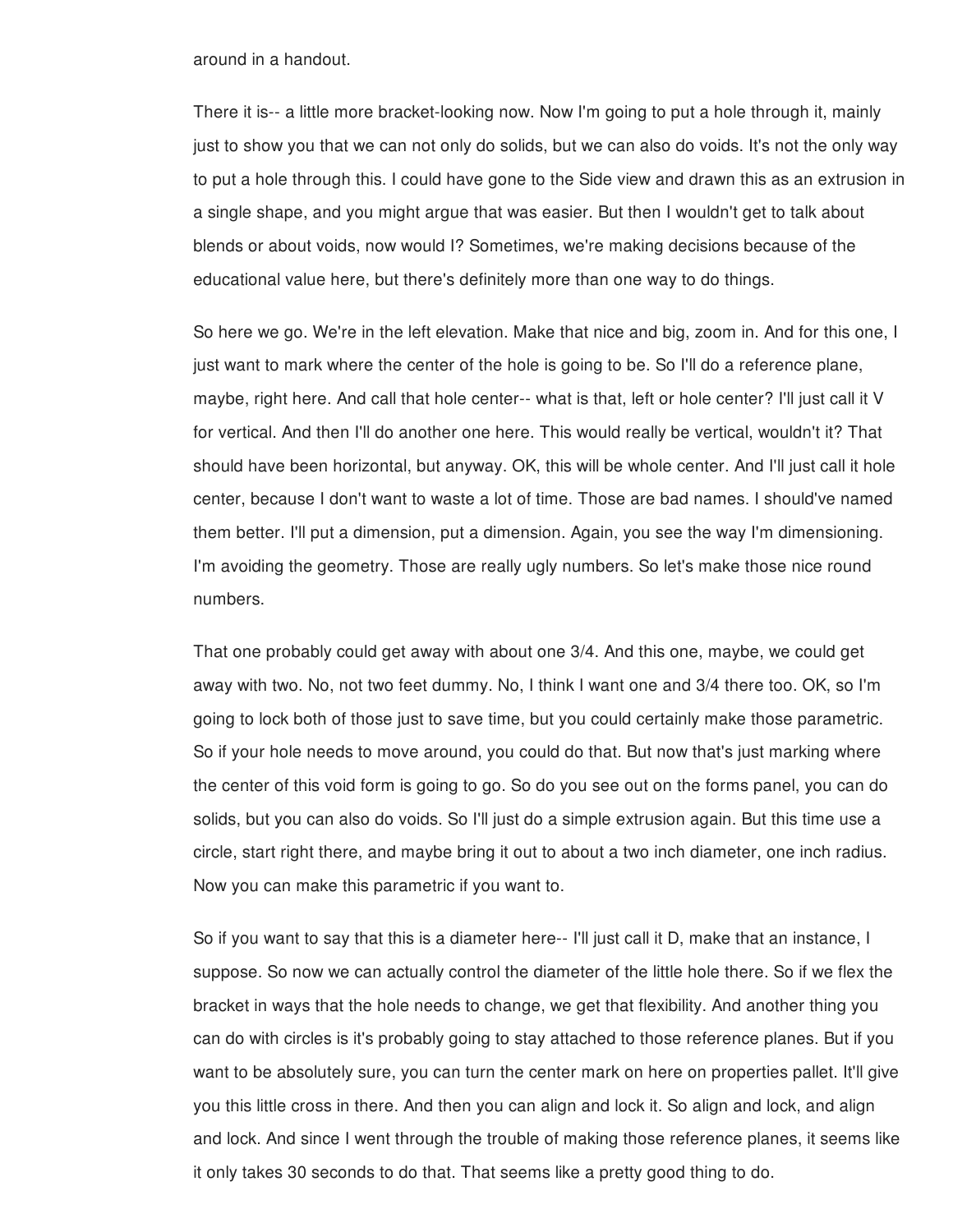Now at this point, when I created that, just like a solid extrusion, it just gives it a default depth. And it was one foot again. And if it's still selected, it hasn't engaged yet. So it's not cutting the solid yet. But as soon as I click away from it, it will cut into there. But if you look carefully, and it might need shading to see this, it's only cutting halfway through. Can you guys see that in the back? It's darker on that screen than mine.

So what I want to do is pick a different view here, and it's more evident right there. Let me change the scale, so we can see it better. So you can actually still select that void extrusion. It's just like doing an opening in a wall or a dormer opening or a shaft opening in the project. It's a void just like those things, and it's something you can adjust now. So all I'm going to do is take this and stretch it. This is tricky, because I want to make sure it's highlighting the reference plane. Can you guys tell that it's highlighting the reference plane? And I'll lock that. And then, this one I could leave alone, because honestly it doesn't matter. But that bugs me, so I'm going to do that too. And now it cuts all the way through.

And the nice thing is because I locked it to the same reference planes. If we changed the thickness of this to 3/16 of an inch, that will stay engaged, and it will flex. Also, we gave it a diameter. So if I make this three inches-- you can make it really big, make it one inch-- make it really small, and so on. So everything's working. So again, stop and flex and make sure that it's doing what you want. And then, of course, I'll save that.

I'm doing OK here, but we've pretty much been doing more of the same. We've been limited to the back of the shampoo bottle, but I had to build a few of the pieces here. And I think it's more interesting for you to see me build it from scratch than to-- I could have pulled all the stuff out of the oven already baked, but, sometimes, I think it's useful to see it actually come together.

So now we're going to do is we're going to assemble these pieces. So the way you approach building a complex family in the Family Editor should be the same way that you would approach building something in real life. This chair that I've been sitting on, somebody created the metal pieces in one process, and they created the upholstery pieces in another process, and then somebody else put them together. So that's exactly what you're going want to do when building up your family. Don't necessarily try and build everything inside the same family. You can nest one family inside of the other.

So here we've got one shelf, and we need two brackets. And so we're going to take the shelf,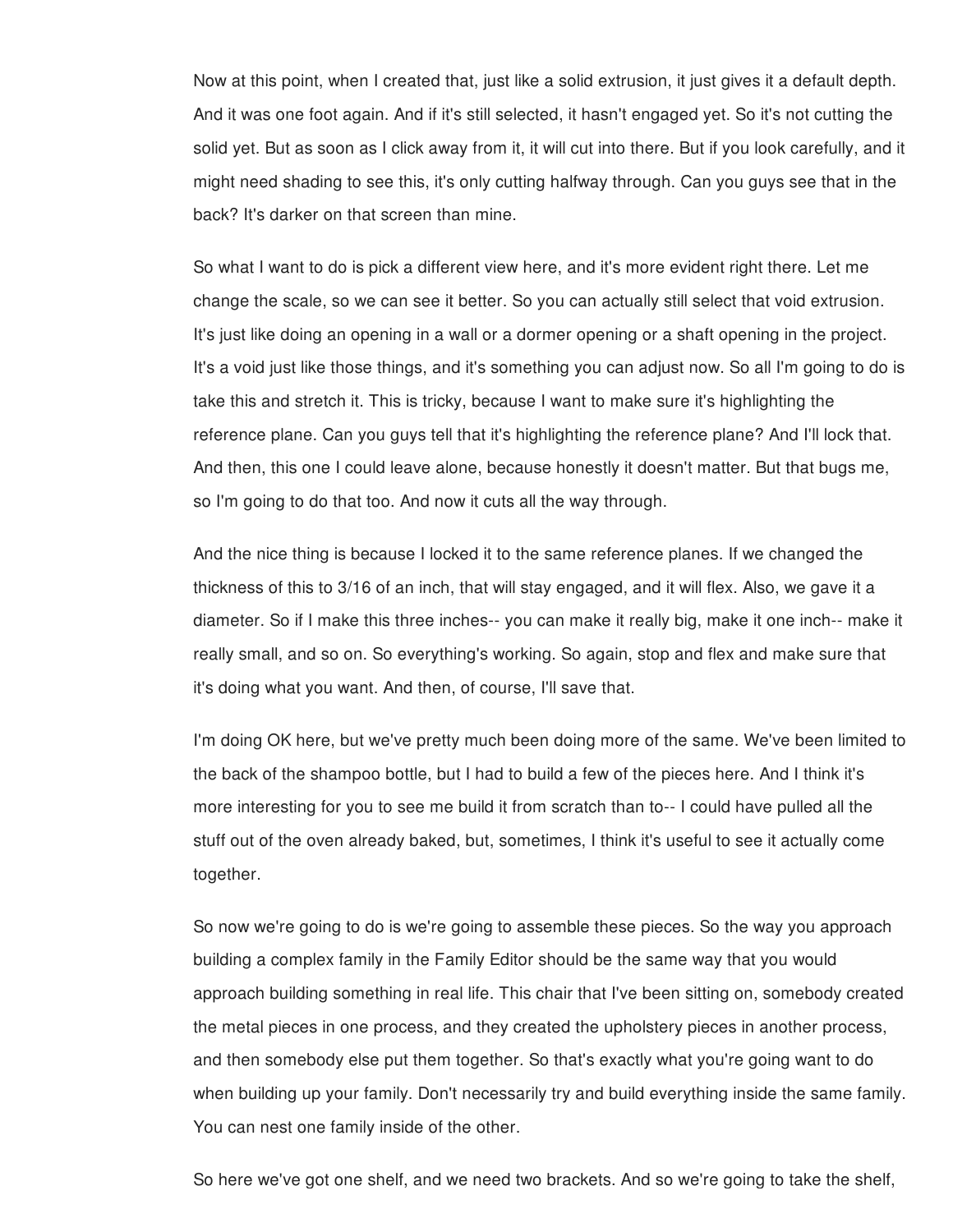and we're going to nest the brackets in. So I'm going to go back to my shelf family then. And I think that one was relatively successful, so I'm going to go ahead and use the one I created with you just so we avoid a little smoke and mirrors. It doesn't really matter. Though I could use my catch-up file. It's really not any different. I'll switch to the Plan view there. And then, here-- the only trouble is you've got a lot of windows open. So what I'm going to do is-- I don't care which bracket I switch to. But this time, I'm going to use Load into Project and Close.

So here we've got one shelf, and we need two brackets. And so we're going to take the shelf,

So it's always better to close the family with the Close command than the little x's. If you x them out in the corner, you'll x out all the views. And you'll get there eventually, but then the next time you open the family, it'll only open one view-- the last view that was open. If you close it with a Close command, either that one right there or up on the big R, it'll close all four windows, and the next time you open, it will reopen all four windows. Remember when I started, originally, four windows opened up. That's why, because they closed the family with four windows open. It saves you a little bit of effort having to reconfigure your workspace. So just a little tip for you there. Always use the Close command.

Now, I'm not ready to load it in the sandbox, so I will uncheck the sandbox. But I am going to load it in the shelf and click OK. And now just like it would in a project, it is loading the Component command and placing the element. I forgot a step. Yeah, I forget a pretty important step actually. So I never dealt with the depth of my bracket. So the center point-- it's geometry is still built relative to the center point. So I'm going to improvise here. I'm going to go ahead and put it in anyway. Like this, and I'm going to create two of those. And let me bring this down here, and let's do a window tile.

OK, so there they are, just floating out there. So there's definitely some adjustments that need to happen, but let me show you what step I forgot. So now that I just got through closing it, I'm going to reopen it, because I missed something in there. So this happens sometimes. So I'm going to do Edit Family. And what I completely forgot to show you was-- and so here it is now. This is what I meant with the-- or it makes a liar out of me, right? Maybe the ribbon one does close all the windows. Whatever, OK. Anyway, you see it right there? That's where I goofed. Can you tell what's going on?

There's the solid geometry. There is my back reference plane, up here. Do you see where the solid geometry is? Do you see how this is poking way out here? It looked fine because what's the default depth? It's one foot, right? And one foot gave us a reasonable depth bracket, so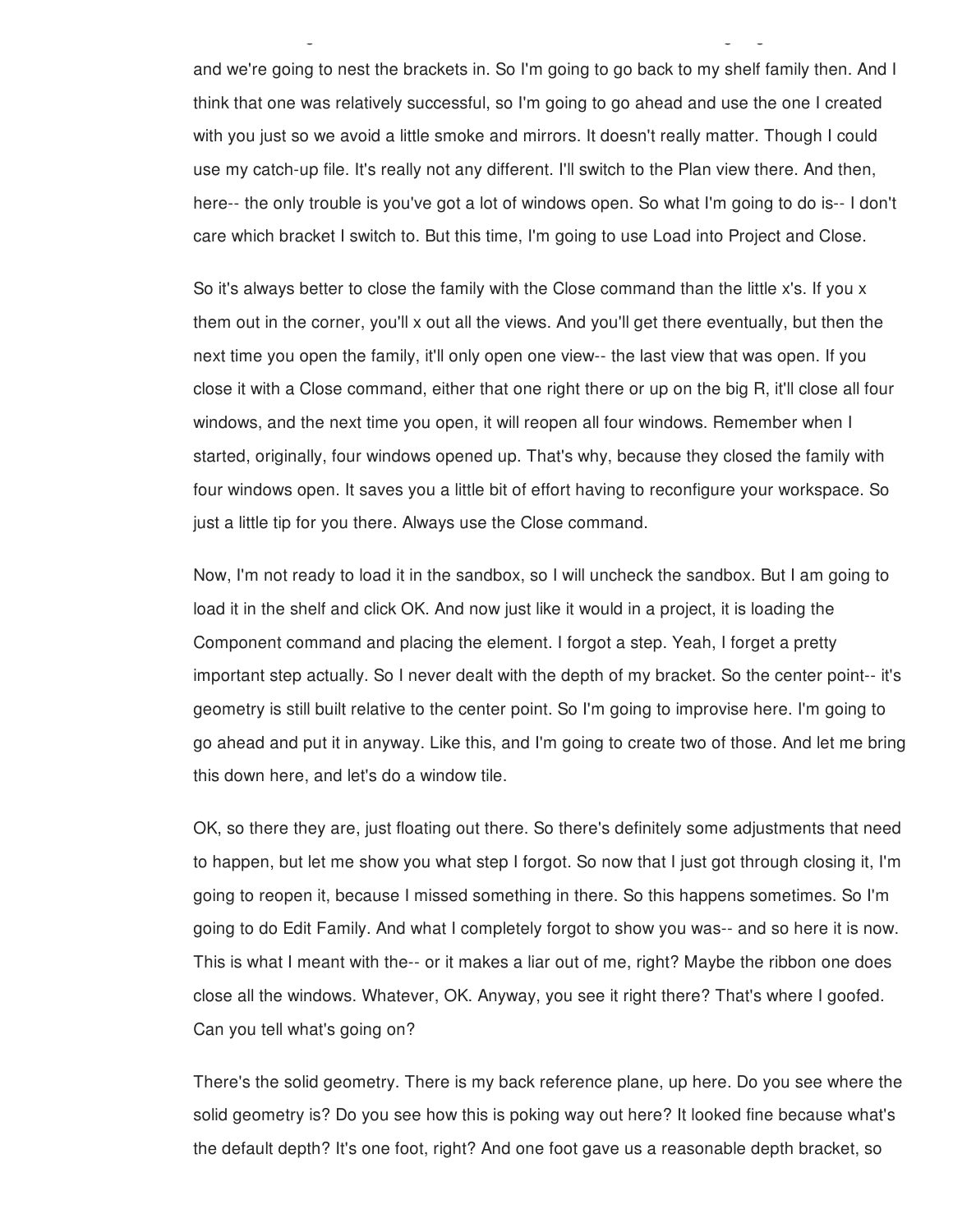that's why I didn't notice. Because I was like oh, yeah that looks fine, but I completely forgot. I haven't constrained it to anything in this direction. And that also means my reference plane is controlling my [? holer ?] in the wrong place. I totally spaced out on this one.

So let me show you how to fix it, no big deal. OK, so this is where I wanted the object to reference. If I just go right to here, select this, go to Edit Work Plane, you can actually-- let me zoom in better, so you can see that better. You can actually do either the named, so I could choose back from the list, or you can do pick a plane-- six to one, half dozen to the other. So not only did it pull it back there, but it flipped the other way, which is always a favorite of mine. This is going to make me go way off on a tangent here now.

So I'm going to undo that and show you-- well, let me redo it. Let me show you what's going to happen. Here's how you fix that. You just reverse the reference plane. So watch what happens. Let me get closer. Let me make this big-- get closer here. So when this endpoint goes past this other one-- see it? And then, that's fun. It's like an abstract shark. Some people like to memorize rules-- clockwise, counterclockwise, and all this other nonsense. If I told you that I could guarantee you could walk into the Casino, and I would give you 50-50 odds of doubling your money, would you take those odds here in Vegas? Those are pretty good odds, right?

So you can memorize a bunch of rules and try and remember which way to draw your reference planes. Or you can just know that if you draw them backwards, you can do what I just showed you and fix it. You've got a 50-50 chance of getting them pointing the right way, and it's really easy to fix if you don't. The only time that's going to be problematic is if it's already constrained and locked and attached to a bunch of stuff, which is why it's so important to flex regularly.

So here I had one piece of geometry attached to that reference plane. I knew that it would be safe for me to flip the reference plane, because it wasn't going to try and pull a whole bunch of other crap with it. You guys with me, conceptually? So you decide, memorize rules or go with 50-50. I'm way too lazy for rules, so 50-50 works for me.

Meanwhile, this I want to delete, because this one I won't be able to just move with that, because that's a locked dimension. But then I'm going to take both of these-- because I deliberately made them shorter-- and go to my Move command here, and pick this as a start point, and this as a new point, and that takes care of the whole. And the cool thing is it's still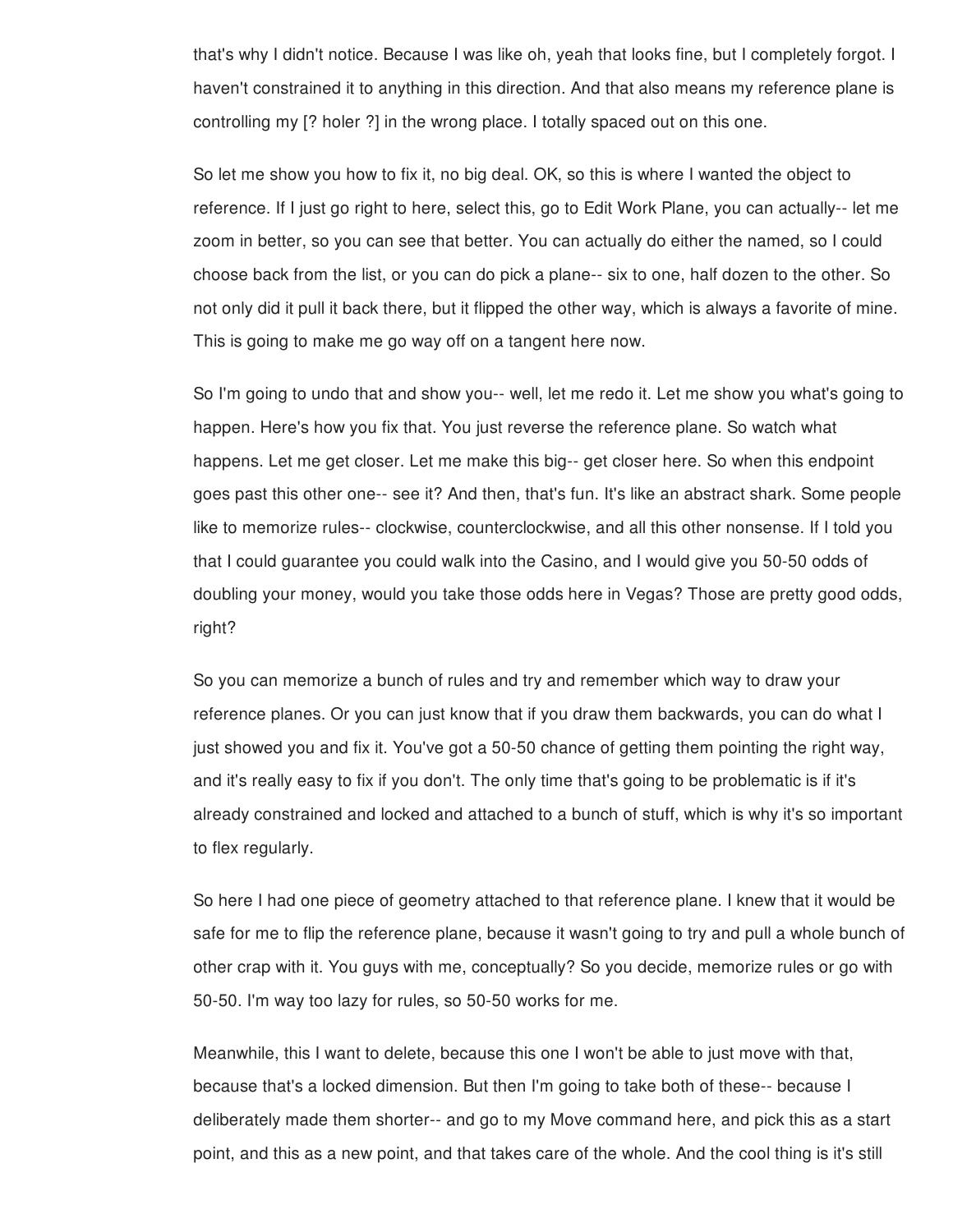engaged with the solid, because you saw it was cutting the holes. So now, all I have to do is just reconstrain it like this. And because I used the right reference plane, it's already the correct distance. So we fixed two problems.

Now what about this problem? This looks right, but it isn't. Because you see how that's not attached to this. So if you flex the depth, the back will now move with the back, because we made that the work plane. But the front is just free form. So all you have to do is pull it back like I just did, and then stretch it forward until it snaps and lock it. And now, if I flex the depth, it will properly change the depth of my wedge here. And, of course, the locked dimensions are keeping the hole at the back. So yeah, I just completely forgot to do all that, so my bad, sorry.

What this means is-- and I'm going to show you this. So I'm going to do one more step, load it in, and then come back to this one more time. So what this means is-- this time I'll use Load into Project instead of Load in and Close. If I load it back in over here, it will recognize that we've already got a family with that name, and it will ask me what you want to do about it. And there's two options. Right now, at this current moment, for this family, it doesn't matter. Trust me, I don't have time for another tangent. Sometimes, it does matter. I'm just going to choose the top version here, and do you see what just happened? Now let me undo that and show you that in a different view.

See because the problem with these views is they-- let me do control Y now. I don't know if you could tell any better there. But it was coming in from the center line, and now it's still coming in from the center line, but we've moved the geometry back. So it looks like it's shifting, but in reality what's happened is internally there was a shift, not externally.

Well, the better way to have loaded this-- because if you add another one-- you go to Component-- I guess you can't do it in a elevation there. Go to component-- is that the point you'd want to bring in a bracket from? So you remember in the very beginning, I said you could change the insertion point? So I'm going to switch back to my bracket, and here's all you have to do. Right now, the default center reference plane is set to define origin. All I have to do is click this one back here and say you are now the origin. You can only have one origin in each direction, so that, automatically, unchecked this one. You see?

So now if I just save that. So I've now completely fixed this bracket family-- three problems that I had in there. And reload it in. They shift again, because now they are shifting relative to their origin that we just moved instead. So anyway, sometimes it's actually good to see a goof and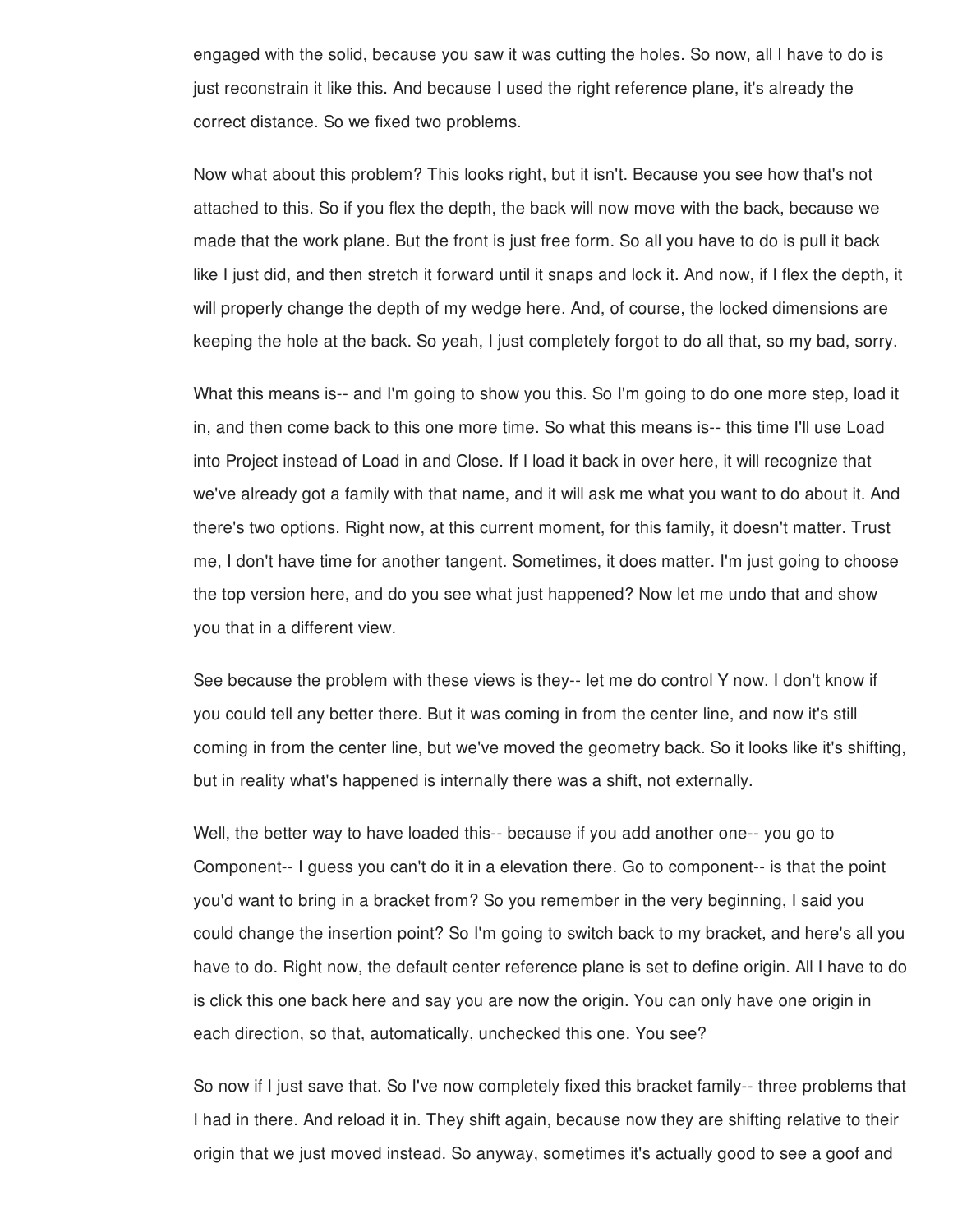how you'd fix it. So the first thing to do is not panic and start doing. It's to stop and think, what happened? And is it something I can correct? Sometimes, undo is the solution. But people tend to do that a little too quick, and then they make it worse. So breathe, and then undo.

So let me just get this set up. You could move these in a couple of different ways. And there's an argument to be made for either one, but I'm going to just stick with the program here, and put a reference plane, set that to some distance. I'll call this left bracket. I will mirror that. Call this one right bracket. And then this part is where I'm going to just do it for the simplicity's sake here in the session. I'm just going to mention both of those and lock those dimensions. So no matter how long the shelf gets, I'm always going to put the brackets four inches off the ends. Could you make it a parameter?

#### **AUDIENCE:** Yeah.

Yes, absolutely. Should you? It's up to you, you're the designer. You decide. What you need your family to do? In this case, I'm saying no. It doesn't matter. So I'm going to align this reference plane. And here is where you just have to take a leap of faith. I know that, hierarchically, the center reference plane has more priority than the two edges. But if you really want to, you can zoom in there to find it. OK, some people do that, but they spend their whole life zooming. But I'm just going to know that it's working, but be careful because you can lock to the other ones. But I want to align and lock that to the center reference planes inside of both of those families.

Then here, same thing. If you look at the tool tips, it's actually telling you reference. So that's how you know it's actually attaching to a reference in that family. You want to make sure it doesn't say shape handle, because that will actually flex the family. Like if I do it in the front here-- I don't know if you can tell down at the status bar, but it says shape handle. If I did that, it would actually stretch the bracket. OK, so I want to go from there, and I want to make sure it says reference. And that moves the bracket. OK, so you do pay attention to those.

And then, of course, in this view, I don't want my brackets to go up through the shelf. So what I'm going to do is-- to make it easier on myself-- I'm going to move them down manually first. Sometimes, when there's all that clutter, it's just hard to see what's going on. But now it's a lot easier to say I want this reference plane and that reference. And oh, I get to do it again. Why? Because there's two of them. So you do have to align and lock that in all three directions in order to get that.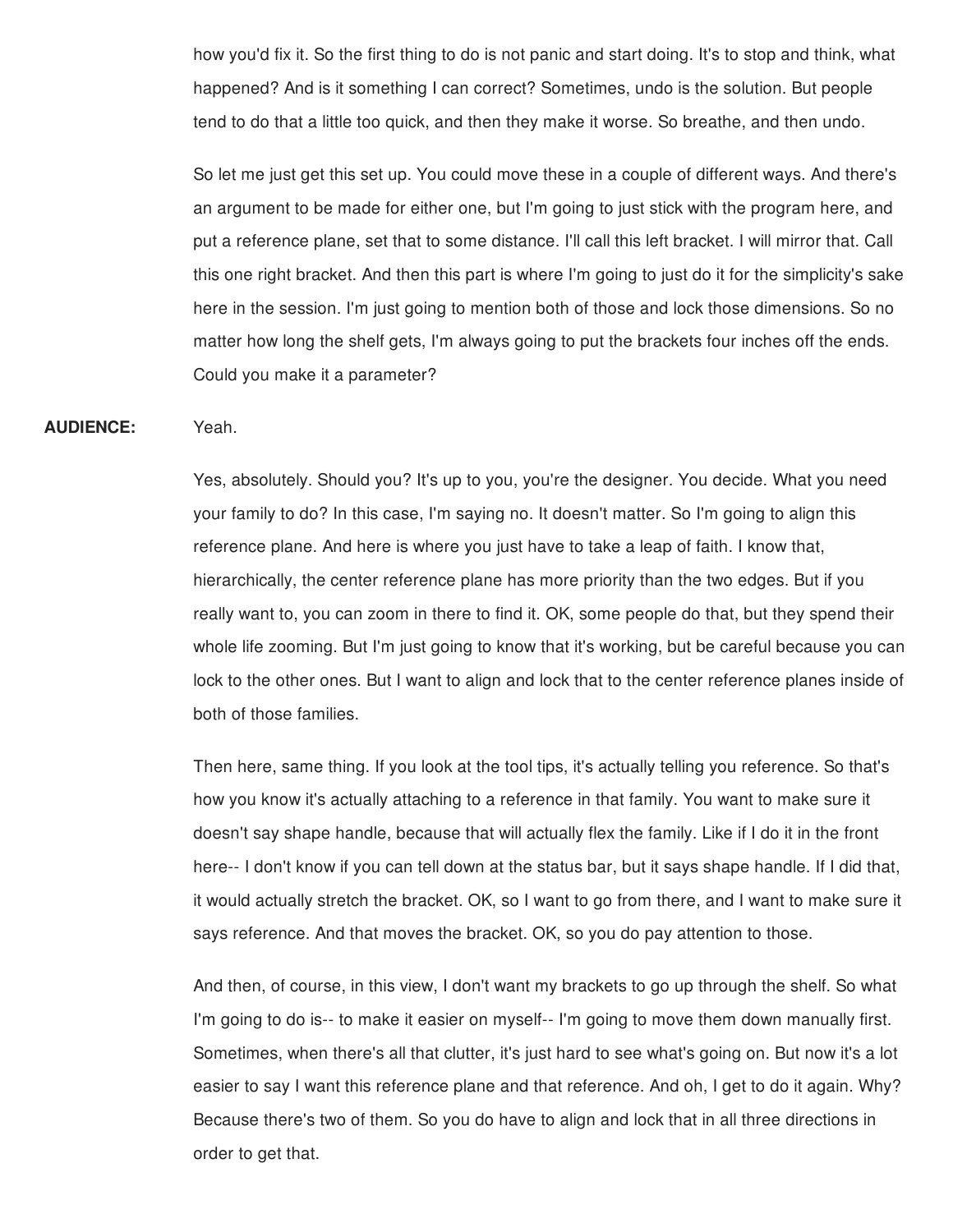OK, so now will flex just a couple of things here. We'll flex the length of this shelf. And what should happen? Bracket should move out, because we set them at a locked four inches away from the end. What about the depth of the shelf? I'm going to make it really deep here just to exaggerate. Is that what you want?

**AUDIENCE:** Maybe?

**PAUL F. AUBIN:** Right answer up front, maybe. Is it likely? Yes, maybe is the correct answer, but probably not. You probably want some relationship. I'm going to do it the simplest way, but I think in the handout I might mention it, or there's an example in there where I actually build in a little offset using a quick formula, but I've got another formula example later. So what I'm going to do is select both of these. And I'm selecting them because I've currently got all my parameters set as Instance Parameters. We haven't done any Type Parameters yet. But all my parameters are Instance Parameters, so here's all the numbers. And you could manually flex those brackets to make them match the shelf, but notice that right here, there is this tiny little button. And it says Associate Family Parameter.

> And if I click that, it will show me a list of the parameters that are eligible in this parent family, the shelf family. And I can take those parameters in the shelf family and use them to drive the geometry in the nested family, which is what makes this whole nested family process so powerful. So I'm going to choose the depth there and click OK. And do you see how that will automatically flex the brackets for me? And now if I go back and set this to a more reasonable size-- let's do maybe 14 inches and click Apply-- they're both going to flex together.

Now one other thing that we just did in the bracket family-- let's do here. Let's make this the insertion point. So we'll say defines origin for that. And then here, if I shade this-- and I have no idea if I'm way off script here now or not, but I know I'm going to talk about material somewhere in this bad boy, so I'm going to do it now-- it's all this what I call gray cardboard right now. But I probably want the shelf to be one material. Is that thing skewed or is that just my--

It's got to be the projector, because it's that's an Orthographic view. That looks really wonky. You can't do perspective in a Family Editor. You can't do a Camera view in a Family Editor.

So I'm going to make the shelf one material, and the brackets a different material. Now the shelf is easy, because the geometry lives right here. So all I have to do is select that solid, that box, and I have two ways I could apply the material to it. Right here on the properties palette, it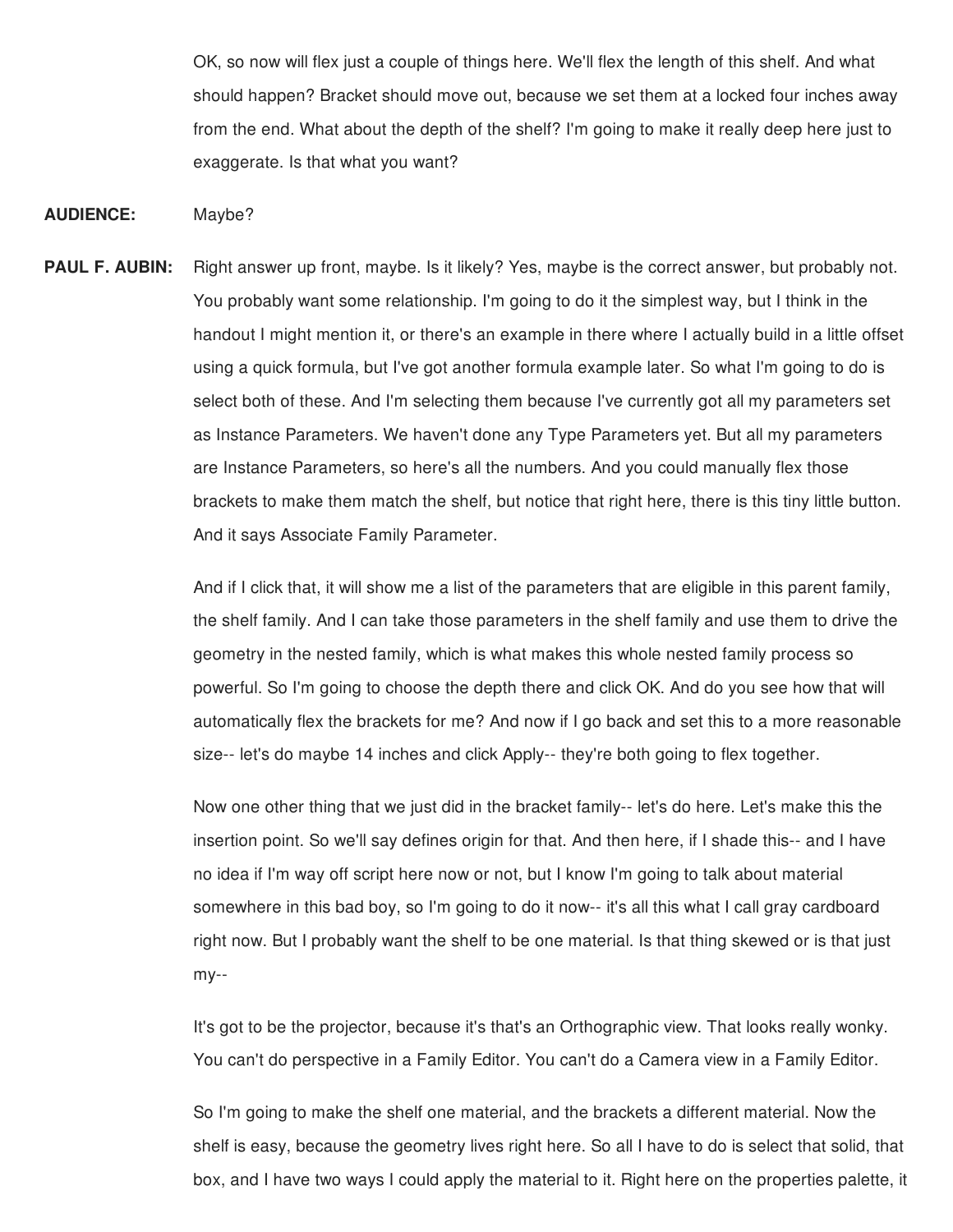says by category. If you click in there, there's a little browse button. If you click that, it launches the material browser, eventually. And you could choose from any materials that are currently loaded within this file. And if you look at the top, there aren't really any. There's a couple of defaults and that's it.

box, and I have two ways I could apply the material to it. Right here on the properties palette, it

That's intentional because we typically don't want to load up a family with lots of materials. It just makes them big and slow performing. So, typically, we like to, instead, build what I'm going to call a material placeholder. In other words, we're going to make the material parametric as well. Just like we did the length and the width and the depth, we can make the material flexible. And then you can assign it in the project instead. So that means I'm going to cancel here and click this button instead. And now I get that little associate family parameter dialog again. I don't have a material parameter.

So there's a little hieroglyphic down here. Click that, and I'll call this shelf. It's the shelf material. Now this time, I'll leave it type and click OK. So this will be our first example of a Type parameter. Now when I de-select everything, it's still gray cardboard. So it's not very satisfying. But this is one where it's delayed satisfaction. You have to get into the project environment to really see how this works. And I also left it hanging out there, type. So let's go to Family Types and talk about this. OK, so here we go.

There's your shelf parameter. Next to it, it does not say default, which means that all instances of this type will share the material, even though each instance can have its own length and depth. So it's up to you as the designer of the family to decide how you want each parameter to behave. I will give you a really simple rule of thumb. Let's all picture casework in our mind, because you all have kitchen cabinets and countertops. So even if you're not an architect, or you don't do casework in your job, you all interact with casework every day. Anybody not have cabinetry in their kitchen? Good, OK, so I think you can all visualize this.

Now has anybody ever remodeled their kitchen? Have you ever tried to buy a custom-sized cabinet? And if so, how much did they ask you to charge for that? Lots of money, and you said nah, the standard size is fine. Standard size is a Type Parameter. So if you imagine what the manufacturer provides off the shelf that you can just buy from a catalog, those are your Type Parameters.

Now when the guys from the installer came in and put the countertop down in your remodeled kitchen, they probably brought saws and other things with them. Because the length needed to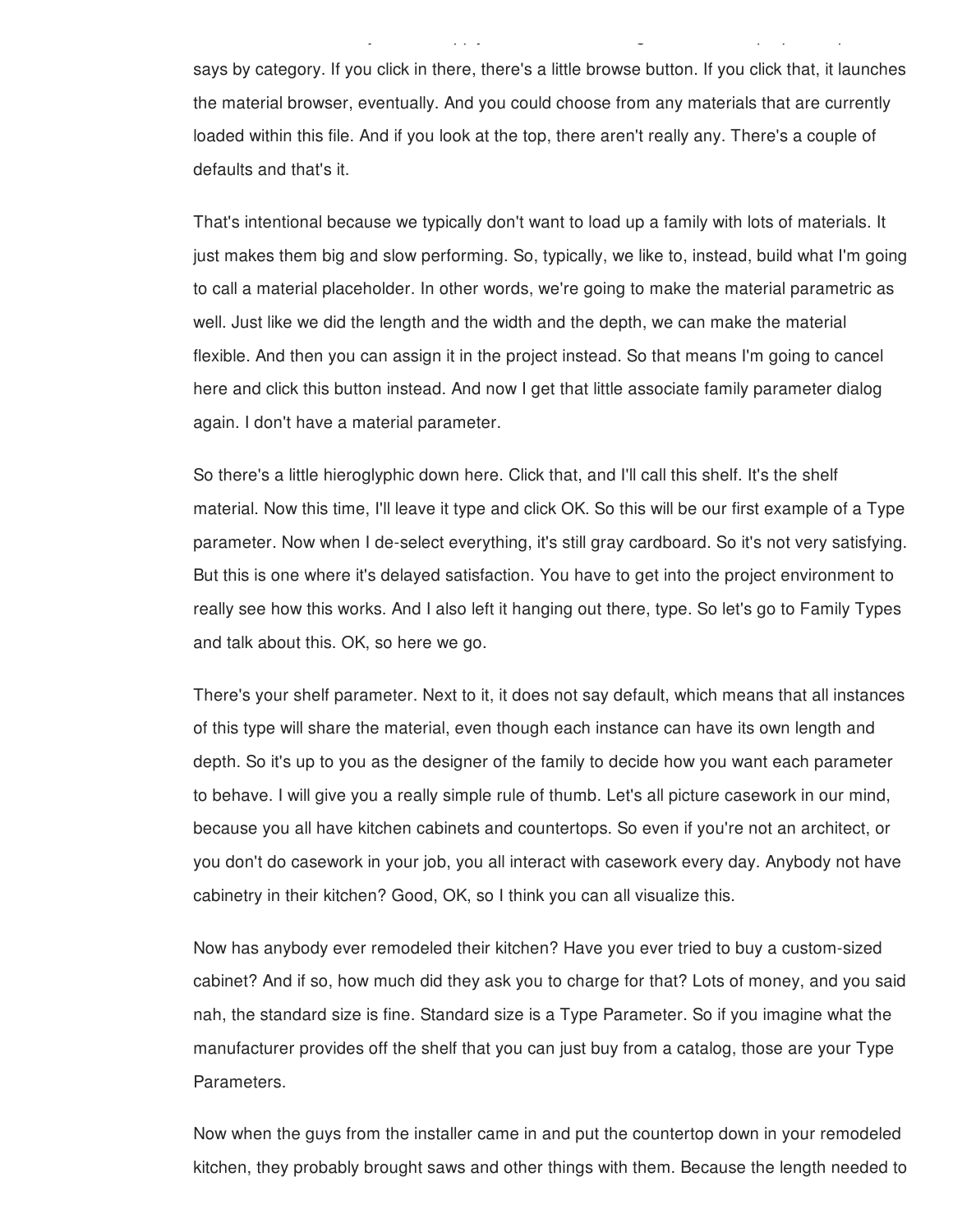be adjusted just ever so slightly to fit your not so straight walls. So even though it might have come in a standard length, it got adjusted in the field. So in Revit terms, that's what kind of parameter. That's an instance. So that's my general rule of thumb to you-- is think about how it will actually be in real life. And if it's something pre-manufactured that comes a certain way, you probably want a Type Parameter for it. And if it's something that's going to be adjusted and fine tuned in the field, you probably want an Instance Parameter for it.

This is just a rule of thumb. You can, obviously, break the rules in many situations, and I often do. But start there, and at least you'll have some sense of what to do next. So chances are you're going to order this shelf in a material. You're not going to sit out there in the field and go-- I don't know, maple, mahogany. You're going to order it. It's going to come some way. So I think material as a Type Parameter makes more sense, because it's going to come that way and get shipped to the site that way. These are trickier, because when I click here, they don't have a material parameter. Why?

#### **AUDIENCE:** Nested?

**PAUL F. AUBIN:** It's a nested family. So to get at the materiality of that object, you have to go back into that family. So I'll do that real quick, edit the family. I can just select the geometry anywhere. I'll repeat the same process. Whoops, I'm searching. I want to click the hieroglyphic, bracket, and click OK. Again, type OK again. This time I'm going to Load It and Close. I'm done with that one. Because I didn't save it, it'll ask me-- do you want to save the bracket? Sure, let's do that. And then, do you want to overwrite the existing?

> Now that we're talking about Type Parameters, I can tell you what the second option means. I don't know why they don't just say this. The first option should say do you want to overwrite the family only? The second option you say do you want to overwrite the family and its types? You've got category, family, type, instance, right? If you change something at the type level- you've all done this in Revit-- it changes all instances of that type.

> So right here, we wouldn't notice any difference because we haven't built enough structure yet. But if you had assigned a material to the bracket, ahead of time, and then you said the bottom option-- it would replace whatever material you assigned to the bracket with the one coming in, because you're telling it to overwrite the family and its Type Parameters. If you choose the top one, it would ignore the value you applied, but it would still overwrite the family itself. No time, sorry, get you at the end.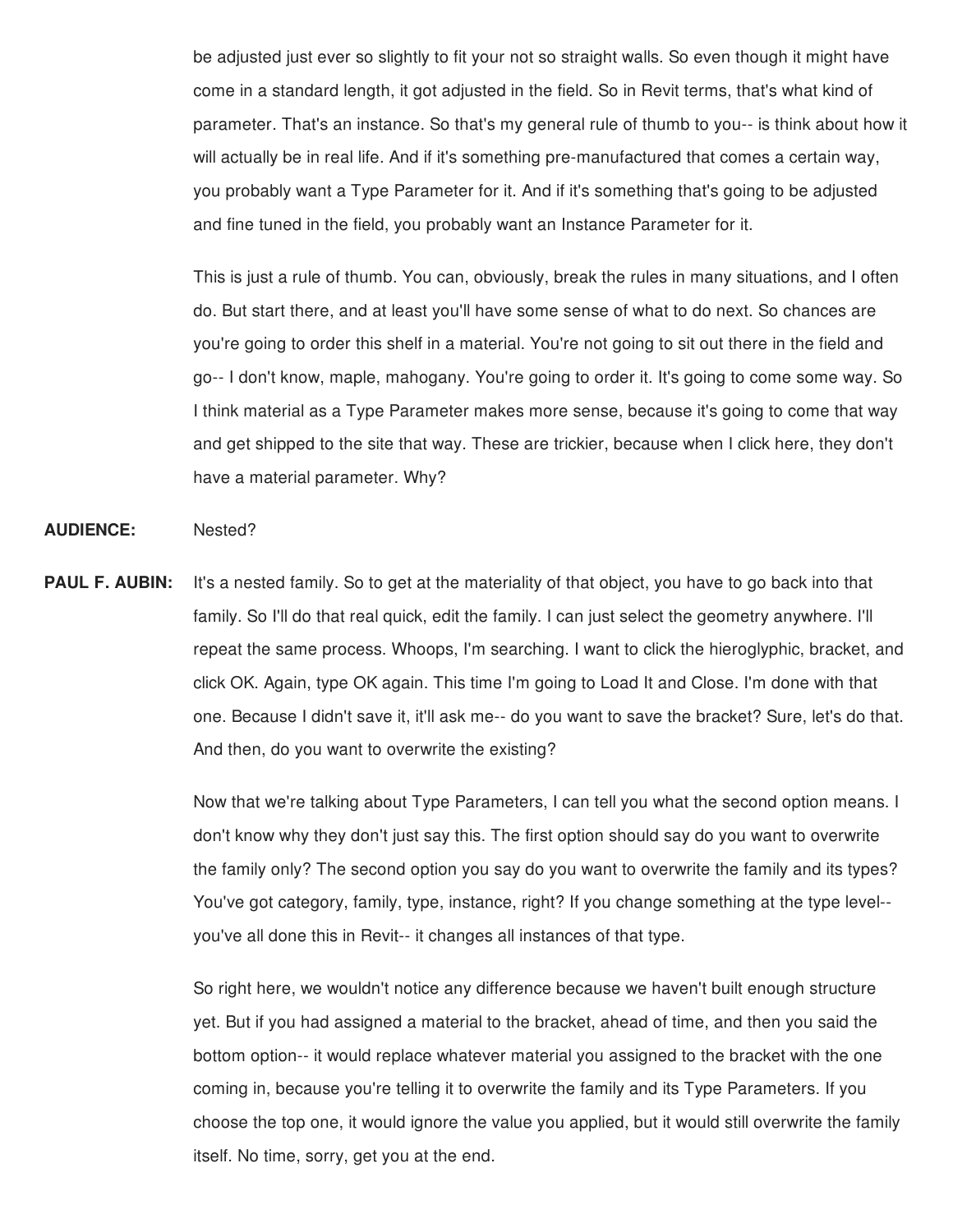OK, so in this case, it doesn't matter which one I choose, but I'm going to choose the bottom one just for the heck of it. Is it quick? What were you going to say? I feel bad now.

- **AUDIENCE:** Oh, no. Lower the project because it drives me nuts. If you're just editing something for the project, if you could lower the project [INAUDIBLE], it's still built into the project, you just don't override it in the library.
- **PAUL F. AUBIN:** Right, yeah, well, you don't overwrite it in the library unless you save it as anyway. It never touches the library.
- **AUDIENCE:** If you're just doing it for the project, you don't need the-- you're never going to need it again. Don't overwrite in your library. You can't say no.
- **PAUL F. AUBIN:** Yeah, that's right. You're absolutely right. That's a different situation than what I'm talking about.

OK, so now the problem with this is I'm still not done-- because this bracket now is loaded in. It's got a material, but I have no way to get to it yet. So you almost want to think of this as like your Christmas lights or something like that. You're stringing them together. And if you put ones at the top, and then you put the next ones down, and you forget to plug the ones at the top to the ones down at the bottom-- when you plug the light in, you'll have a set that doesn't light up. So what I need to do is plug-in the Type Parameter that's inside that bracket to a new parameter outside of it in this parent family. And so [INAUDIBLE]. But it's just the more you nest it, the more you have to do this kind of plugging the cords together.

So I'm going to select either bracket-- and to show you this, this time I am going to assign a material to it. But if they're both gray right now. But I'm going to click Edit Type, because this is an object that has type that I want to get to. So I'm clicking Edit Type. And then now, in the type dialog, there's that little button. So because it's a type property, I don't click on the instance panel, the properties palette. I just go Edit Type and I get to it there. Does that make sense-- again, same thing in the project. You're either editing the properties or you're editing the type.

So I click this little button. And then, I'll click New, Create Bracket. So I have to make it again and click OK. See how that grayed out? I don't know, it's really hard to tell. But it grayed out, trust me. You can't see it in the back. But that's grayed out now. It's got a little equal sign here, so I know it's assigned. Now nothing happens. It's still gray cardboard, but let's assign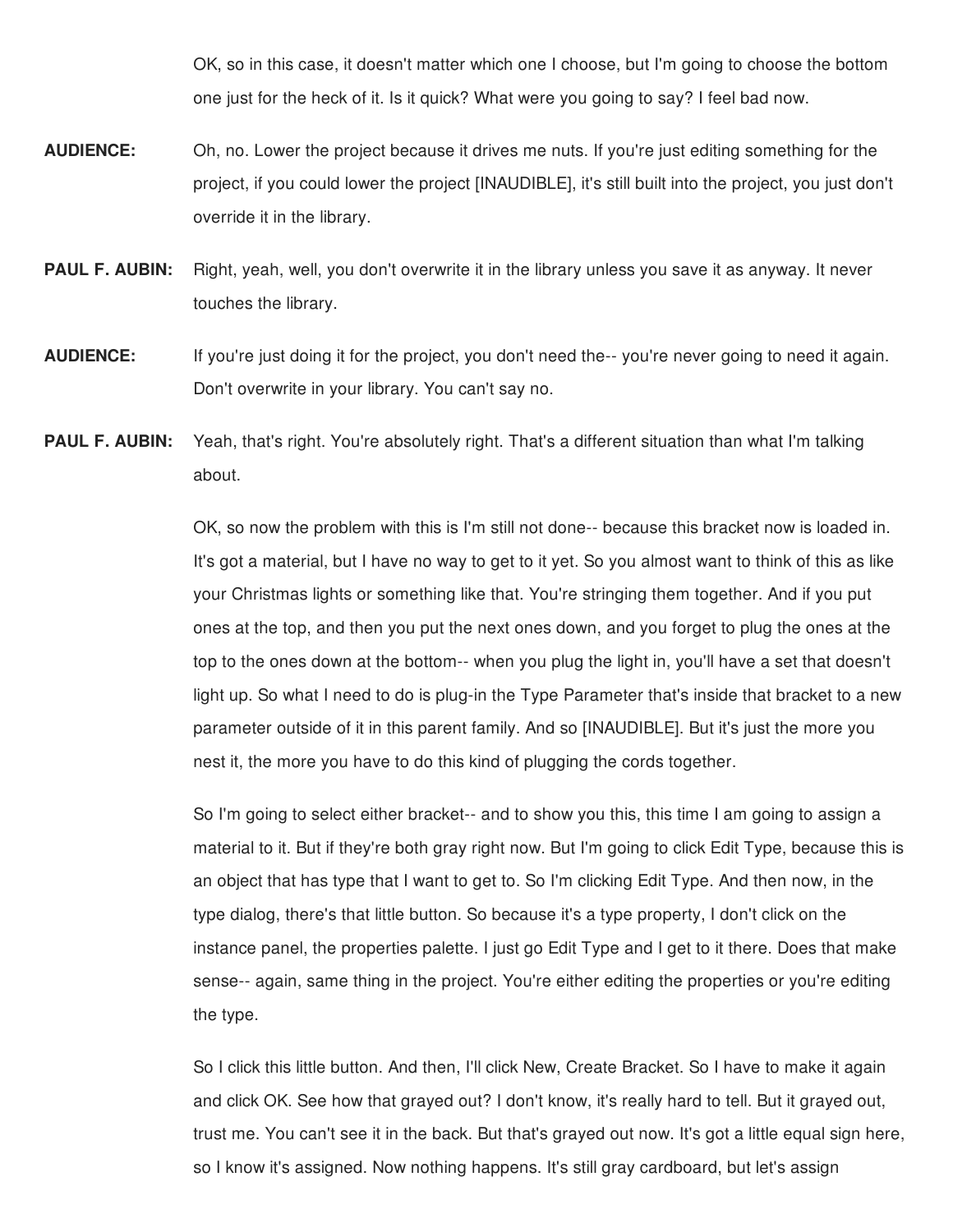something to it. So I'm just going to click here in Family Types now and assign something. And I'm going to use [? poche ?] because it's bright blue. And when the brackets turn bright blue, you'll know it worked.

So I'm going to click that, click OK, OK again. And do you see how both brackets change- because we're mapping type properties. So again, it didn't matter that I only selected one. When I did the depth, I had to select both of them, because I was dealing with instance properties. So you need to know how you're structuring it. And if using instance, you do it slightly different than if you're doing type. So, hopefully, that all made sense. It's all in the handout if it didn't.

I got about 14 minutes left, so what I'm going to do is move on to the next piece. And I'm going to push my luck here and keep using my file, but there is a starter file. Oh sorry, I forgot to show you one thing. Let's save this. See, Save As, almost forgot, because if I clicked save right now, it's saved as shelf-- which might be OK, but I'd rather call it shelf with brackets, because it's a little more descriptive.

If I load this into the project, the thing I forgot to show you was-- let's just play it over here. Now it brought in the blue [? poche, ?] but the shelf itself is still gray cardboard. Do you guys know if you select something and then orbit it, it's a much nicer way, so it doesn't run off the screen on you when you orbit. Always do that in 3D. So if I select this now, no material here. I'm in the project environment. I have to go to Edit Type again. And notice that the [? poche ?] came across just because it was already in the family, but here it's still by category. And I'll click this little guy, and then I'm just going to type wood in here and see what I've got for wood materials-- door panel and sash. Oh, here you go, cherry. Bring that in.

Click OK, OK again. And you can sort of tell. There we go. So that's where you actually see the payoff for building type-based material parameters, because when people load it in the project, that's when they can make that modification. And then there's one other thing that we really ought to look at back here, and that is we've been talking all this talk about the Family Types dialogue, but we haven't really said why it's called the Family Types dialogue. Well again, what's the hierarchy in Revit-- category, family, type, instance. At the moment, I don't have any types in here, so you get this really ugly thing that Revit does where if I bring the sandbox back, the name of this type is-- if you do Edit Type-- the same as the name of the family.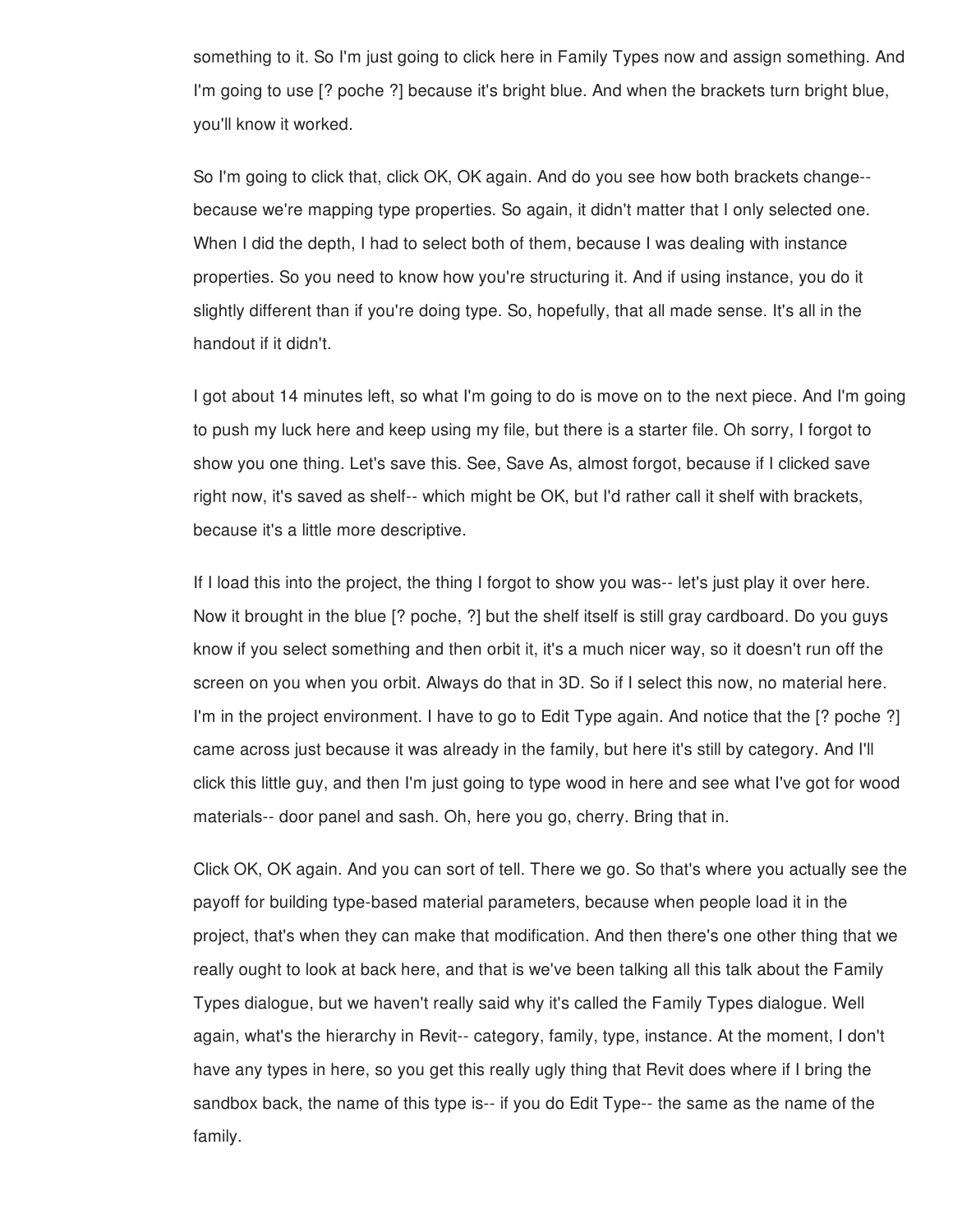Now if you don't want that, then you always want to make your own type in the Family Editor before you load it in. So that's just one of those things that you learn from experience. So in this case, because everything's instance-based, I didn't really need to do it, but I'm just going to show you how you would do it anyway. So over here, next to Type Name, I'll click the New Type, and what is this? Is five feet long, so I'm going to call it 60 by and 14. So 60 by 14, and then I'll do another one, and I'll call this one 48 by 12. And click OK. And I'll set different defaults for that one.

And so what happens is when you create new types here, they show up on the dropdown. And now it's a little easier to flex, because you just choose the one you want off the list, and you click Apply and nothing happens. And then you choose the other one, and you click apply, and something happens-- because I was changing it to the same one I already had. So now, I have two types. Trouble is, it won't auto purge the one that's already here, so when I overwrite existing-- now which one do I want here? I'm going to, on purpose, choose this one. Crap, I was hoping it would get rid of my wood, because I didn't assign a new wood. Anyway, if I had assigned a new wood-- no because I chose the first one. So it left it alone, let me undo. Undo, let me see if I undid enough. Too much, OK.

Let me do it again-- Load into Project, do the second one, it should make this gray, and it doesn't-- oh well. Oh, yeah, you know why-- because this guy is still shelf with brackets. But this one, the new type, and sorry, and this one. You see how you get that extra one now? That extra one has to be purged. It's going to stay there. But that's a great thing about working in a sandbox. So you can figure all that out here before you load it into a live project, and you realize all the little things you forgot, because you were working on a live stage in front of a couple hundred people, and whatever.

So now, I'm going to show you-- whoops, didn't want to close the sandbox. I wanted to minimize it-- a slightly more advanced thing. I'm going to actually close this, and I'll save it, because we've made changes to it. I'm going to open a starter file here. This is shelving unit A and just quickly walk you through what's going on here. There's only one view, there is supposed to be two-- try that again. It is the box again. There are reference planes defining a box-like shape. But then there's a couple of extra reference planes here and here, defining the size of this extrusion, which is like a back wall.

So now this is going to be a shelving unit, as opposed to something you would mount on a wall. It's going to be a freestanding unit. And then down here is an extrusion. And to get that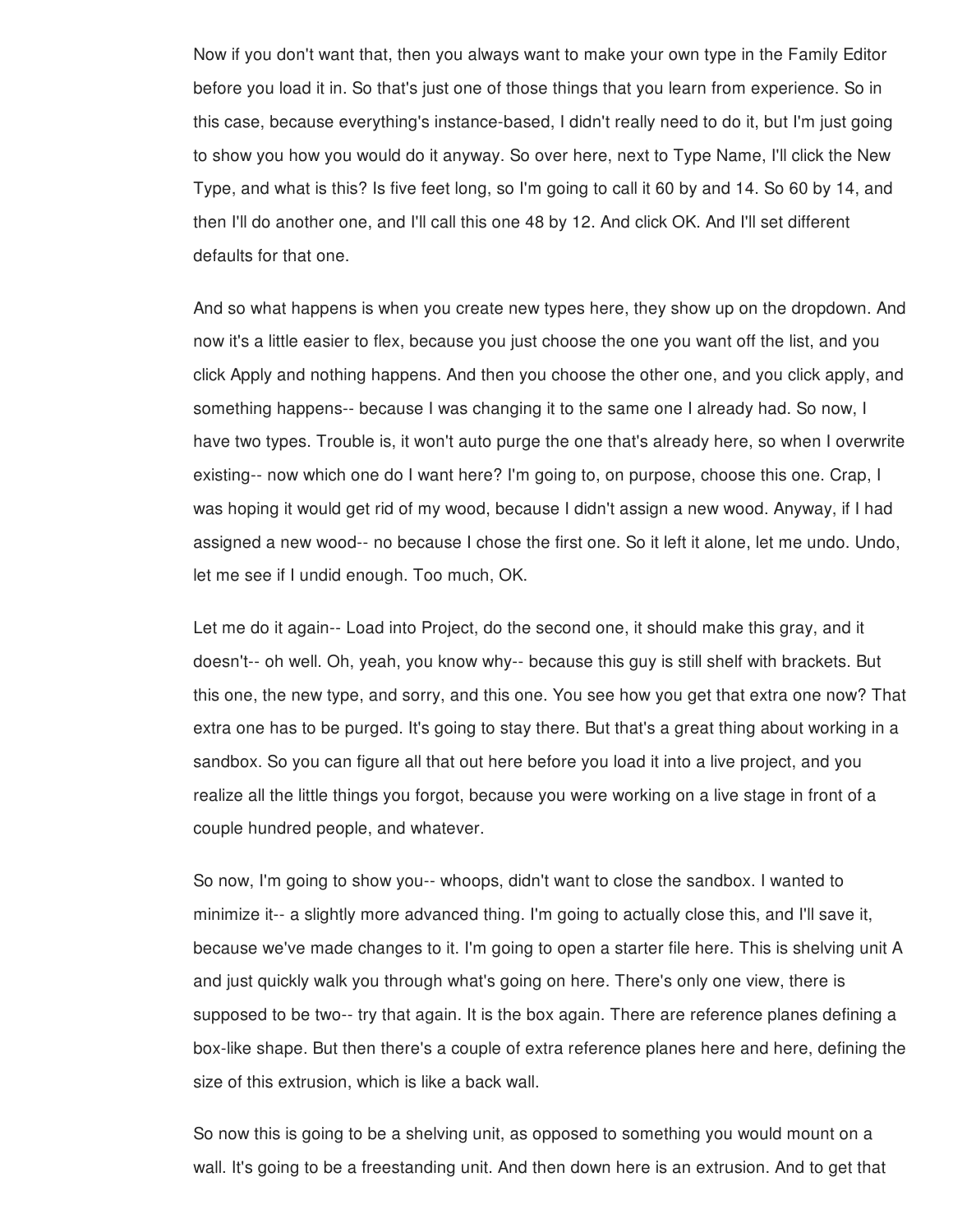little lip, I just drew the extrusion from elevation, instead of from Plan. So could you do it in Plan and do a void to cut that out-- yes. But in general, this is more efficient if you sketch it this way, because you don't have to have a void and do that calculation. So if you can draw it with its own extrusion, just from another angle, then do it that way. So that's all that this file starts with.

So what I'm going to do is go to Create, click Component. And it says, I don't have a family loaded, do you want to load one? And I'll say yes and point to my shelf with brackets family that we just created. And, of course, I'm in left view, so can't create it there, so I'll put it here. Now do you see where it's coming in, the insertion point? Now why am I deliberately doing this-- because, again, I'm superstitious, and I like to see it happen with my Align command. I'm going to align to the center, and I'm going to align to this back wall. And that just makes me feel more comfortable. Now, it's sitting down here as well. So I need a reference plane-- click in here-- to mark where I want the shelf to be. And I don't want a dimension. Do you see what it tried to dimension off of the geometry? I wanted to mention that off the floor. Select that, label it, first shelf height. I'll do that one type this time.

So now this guy is here, and I can align. And here-- I don't know if you can see-- it's trying to do the reference plane, shape handle-- press Tab. Now it's trying to do the level-- press Tab again. And I keep tabbing until, eventually, there it is-- generic model shelf with brackets reference. And that moves the shelf up. So the other thing I could have done is like I did before-- move it down, and then it would have been easier to pick it. So it's up to you, but I'm going to lock that.

So that now this reference plane is going to control where the height of that shelf is. And then, in this direction, something we've already seen, is I want the length of the shelf to be driven by the width of this shelving unit. And do you see how that just flexed that in and made it the correct size. Now you could also do the depth. I'm just mapping these parameters, and that makes it a little deeper. It's one foot six right now. We can adjust that.

Well, I want multiple shelves. So, first of all, I want to determine where the top shelf is, give that a parameter-- top shelf. I don't know if I spelled that right. And then that one is what I want to snap the top-most shelf to. We can build an array, just like your standard Array command, and we can build that right into the Family Editor here-- and, more importantly, make it parametric, so we can control the quantity of shelves as a parameter. So I've got that shelf selected, and I'm going to do a linear array, Grubin Associate-- because that's what makes it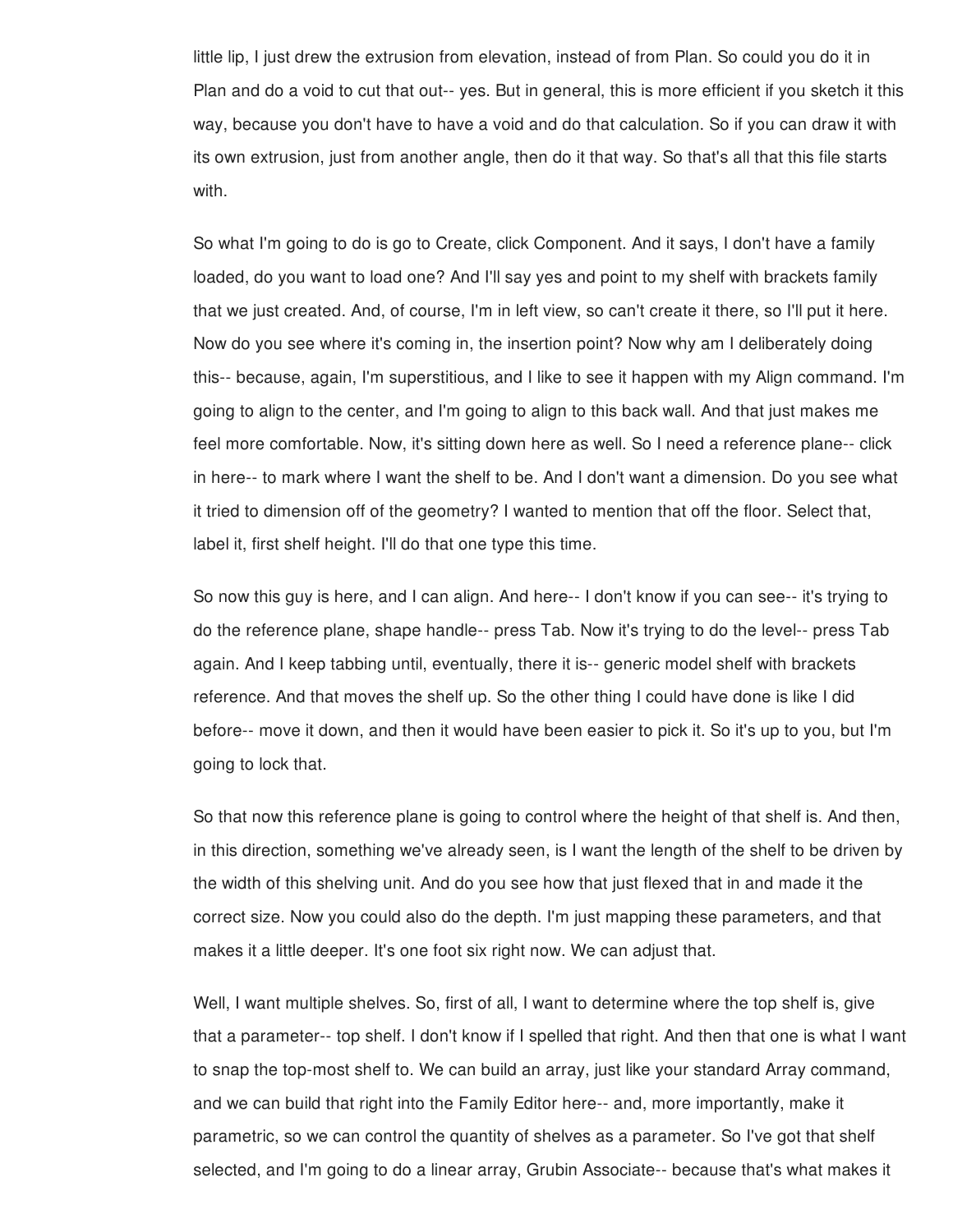parametric, so that's important. I'll start with number two, I always like to start with two, and then flex it, because then I know it's working. And you could either go to the second or the last. Which one do you think I want here? Last-- because of the way I set it up, because I have a reference plane up here.

So I'm going to choose last, and then I'll just start at this reference plane and end at that reference plane like so. So here is the magic sauce now. These are just regular, run of the mill, parametric grouped array here. So there's the group. There's the group. Well, if you select either instance, floating out here somewhere is this little invisible dimension, and that's what you've got to find. Sometimes it's there, sometimes it's off in space somewhere. So you've got to just figure out where that thing is. You'll see it shimmy when you select. Sometimes, you have to zoom to get it to appear.

So you select that bad boy, and I have no idea why the label jumped back down to the ribbon, or the Options bar here, instead of the ribbon. But there it is, and I can you Add Parameter, and I'm going to call this number of shells. And more importantly, what kind of parameter is this? You see right there? So these, automatically, went to a distance parameter, because that's the only thing that can drive a linear dimension. But with an array, the only thing that can drive an array is an integer, because you're saying how many? And you can't have half an arrayed item, as much as some people would like to have that.

I could do this instance or type, it's up to you. I'll do instance in this case, and then go to Family Types, and I will flex it right there. Let's try four, click Apply-- lovely. Let's try three, click Apply. And now, because I did a top parameter offset as well, I could take the top shelf location-- I could say that's at two feet-- and Apply. And crap, I forgot to--

### [LAUGHTER]

I forgot to lock that. Let's try that again. I did that on purpose. I wanted you to see what happens. So you're now making this fully flexible collection. This thing is about to start blinking at me, it says I've got three minutes, but I'm going to push it just a little further here. And I'm going to select this guy, and the bottom shelf only, and mirror both of those. And then, I'm going to take this one only and ungroup it-- very important, if you ungroup these, you're going to break all the work you did. But I want to ungroup this one, because I want to make a separate array from it that will, again, use all the same parameters like so. If we had more time, I would make this a different parameter. But in this case, I'll just be lazy and assign it to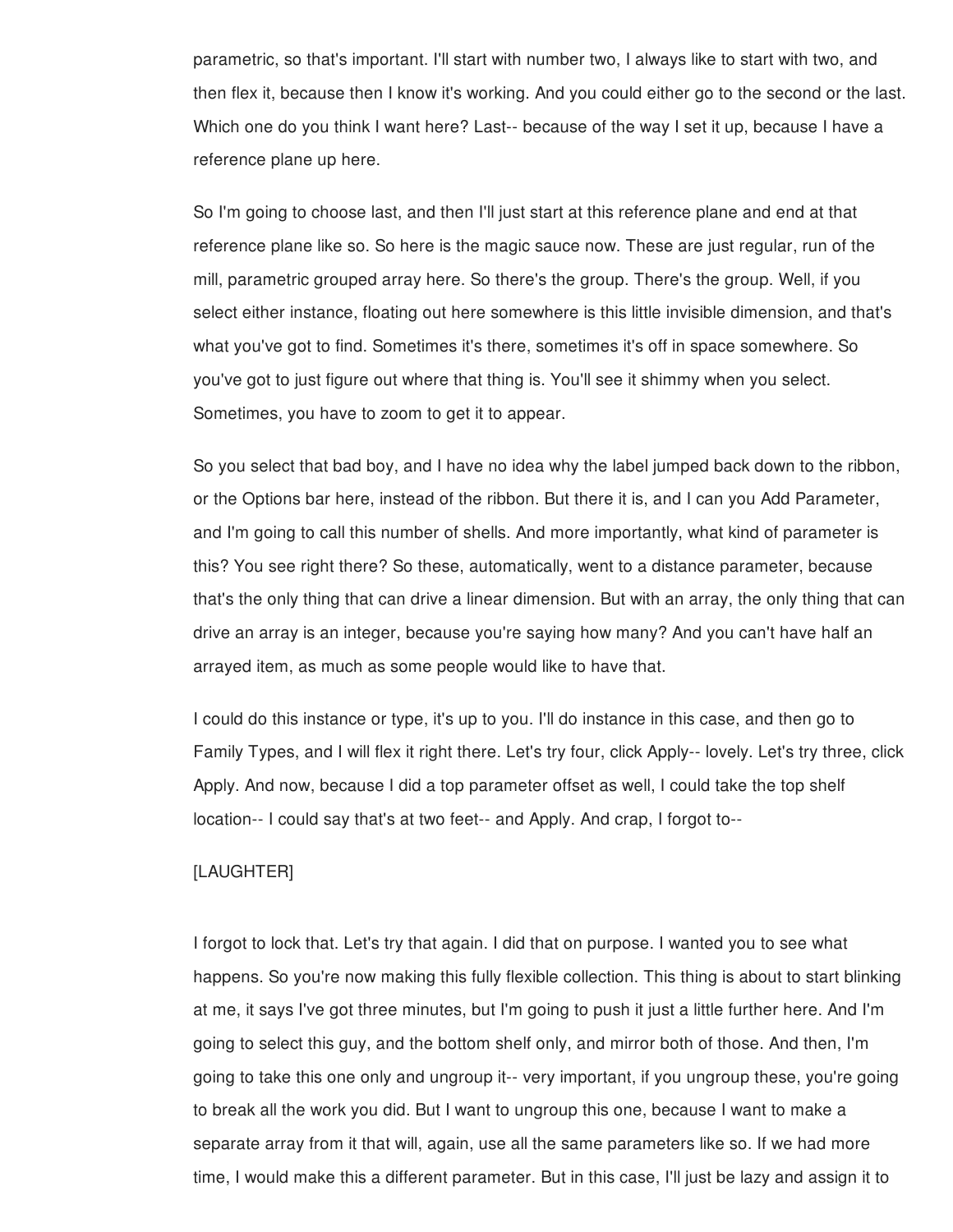the same number of shelves parameter. And, of course, make sure these things are aligned and locked.

Now here's what I want to do differently. I want this side to show all the time, but this side, I want to only show some of the time. So I'm going to select this guy right here. If you look at the properties palette, there's a visibility parameter. And it's checked on, and you may be wondering why would I ever check that off? Believe it or not, there are times when you would, but-- more advanced topic. But what's important for our purposes is the little button next to it, because you can link this thing up to a parameter. And when I do that, the type of parameter is now a yes-no parameter, because it's controlling a checkbox. So it's going to be a checkbox parameter that you can assign either yes or no. So I'm going to call this Gondola unit, which is, I believe, the way the retail people refer to these things. Correct me if I'm wrong, any retail people in the room.

I'm going to select this one, because I want to assign the same parameter to the shelves. But the way you do that is you edit the group, you select the nested item, and then you can get to it here. But because this is all grouped, you only have to do it to one. They're all going to be controlled by that. So last thing is I'm going to create two Family Types, wall unit, and Gondola unit. Gondola unit wants the box checked. Wall unit wants it unchecked. Now, here in the Family Editor, nothing happens. Wong, wong wong unless you are using 2016 R2 or later, and we don't want wireframe here. We can now do this thing called preview mode over here. Preview Visibility On, so there's what a wall unit looks like.

And then, I can flex to a Gondola unit and Apply, and there's what a Gondola unit looks like. So you're building geometry into the family that is on and off conditionally, based on whatever criteria you establish. And then, of course, if I load this into the project and play some of these, there is a wall unit, and there is a Gondola unit. And they look different. Now, there's tons more we can do. There are some lessons I skipped in the handout. So you have lots of bonus material that you can do on your own. And with that, I'm going to take some questions, because I built into my little timer here-- even though it says I have one second left, I really have about three minutes left. So any questions, yes? Oh, thanks. Thanks Steve. Any questions? Nobody?

## **AUDIENCE:** [INAUDIBLE].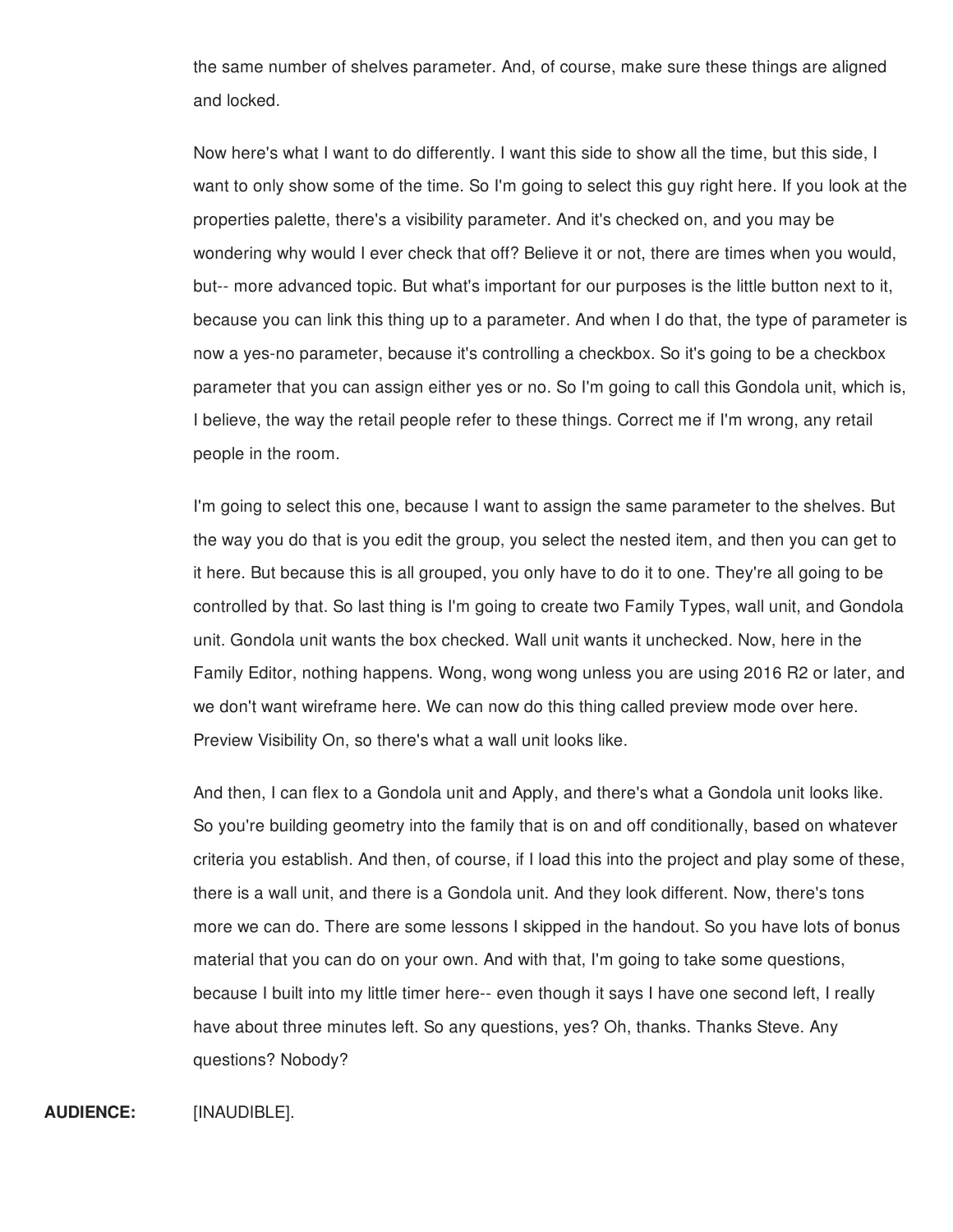- **PAUL F. AUBIN:** So when I brought the-- I'm sorry. I missed that.
- **AUDIENCE:** You nested the brackets into the brackets--
- **PAUL F. AUBIN:** Yes, nested the brackets into-- OK?
- **AUDIENCE:** And you opened up the [INAUDIBLE]?
- **PAUL F. AUBIN:** Well, it just carried it forward from the bracket. Thank you, everyone. Thank you. It just carried it forward, because I had it--

[APPLAUSE]

Thank you. It just carried it forward because it was built into those brackets. I only did that to show you.

- **AUDIENCE:** You can change it?
- **PAUL F. AUBIN:** Sure you can change it, absolutely. Yeah, my pleasure.
- **AUDIENCE:** The question is where to go to check all the formulas instead of hitting the bracket every three feet, for example?
- **PAUL F. AUBIN:** Yeah, I mean, obviously that's a little more advanced, but I do have some examples in the handout for doing formulas. Yeah, just a couple, but I have tons of other resources I've done on formula creation. In fact, they've got a whole course at lynda.com and formula creation. Yeah?
- **AUDIENCE:** For the [INAUDIBLE]?
- **PAUL F. AUBIN:** No, I don't think they get into anything really advanced in there. I'm trying to remember. Yeah, it's pretty basic stuff. Yeah, good luck with it.
- **AUDIENCE:** Thank you.
- **PAUL F. AUBIN:** All right, you can do it. Yeah? Morning?
- **AUDIENCE:** I do electrical design, and we're just starting off right now. Sorry, I don't have a voice right now.
- **PAUL F. AUBIN:** Tell me about it, I've got to teach another class this afternoon.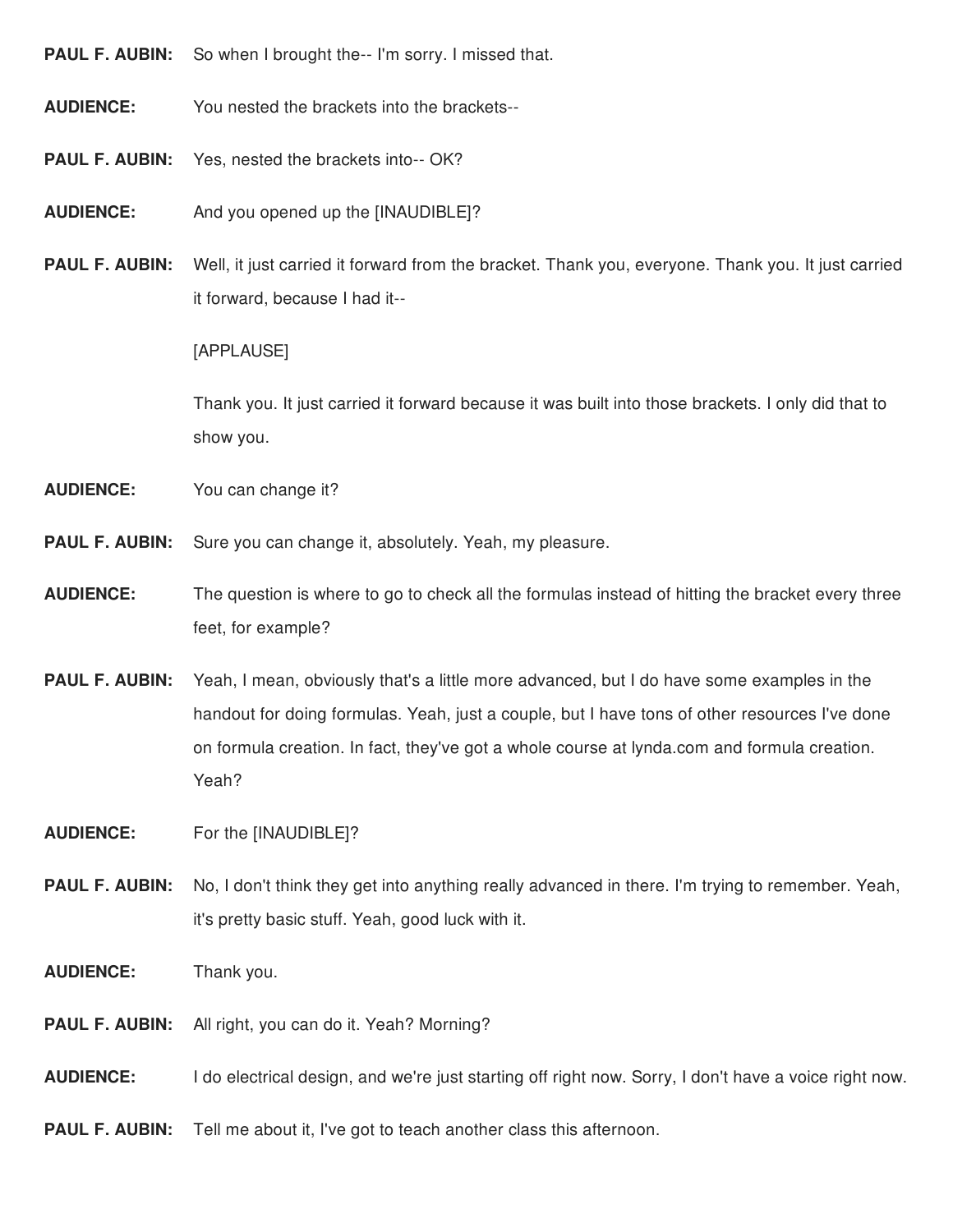- **AUDIENCE:** The light source, the [? fundametrics, ?] is that a type or--
- **PAUL F. AUBIN:** So that's a different template. So when I started, I started with generic model. You would start with one of the lighting fixture families, and it'll have the light source in it. And there's actually a checkbox that lets you turn that on and off. And the reason you might want to do that is if you're nesting lights into other lights, you don't want more than one light source. You only want the top level family to have the light source on. And then the housing and everything else could be nested families.
- **AUDIENCE:** Got you, OK.
- **PAUL F. AUBIN:** So yeah, it will just check the box, and it'll show up a little yellow ball.
- **AUDIENCE:** Excellent, thank you.
- **AUDIENCE:** How do you create a family that's only halfway recessed, a wall, like, for example, a--
- **PAUL F. AUBIN:** You can do it one of two ways. You either use a wall-based family-- and in both ways you do it the same. You either use a wall or face-based family if you want it hosted. That would give you the hosting behavior attached to the wall. So then you would just use a void, like I just showed you, except you'd attach the void to the-- there's going to be a wall in the family template you start with, like a temporary wall. You would attach the void to that wall, and then it will cut into that.
- **AUDIENCE:** So it gives me an outline at the back, at the other side of the wall.
- **PAUL F. AUBIN:** If you use an opening it does. If you use a void, it doesn't. If you use a void, it goes where you put the void. Yeah, so don't use an opening. You're thinking of a door or window family.
- **AUDIENCE:** Thank you.
- **AUDIENCE:** How are you going to mesh that scan?
- **PAUL F. AUBIN:** We've got a team of people-- actually there is guy, [? Storian. ?] He works with the Beck group. He was on the trip with us, and he's been doing a lot of that work, because he's just really good at it. So he's been doing a lot of that work and uploading it to us.
- **AUDIENCE:** Is there a way to be solids also, or is that--